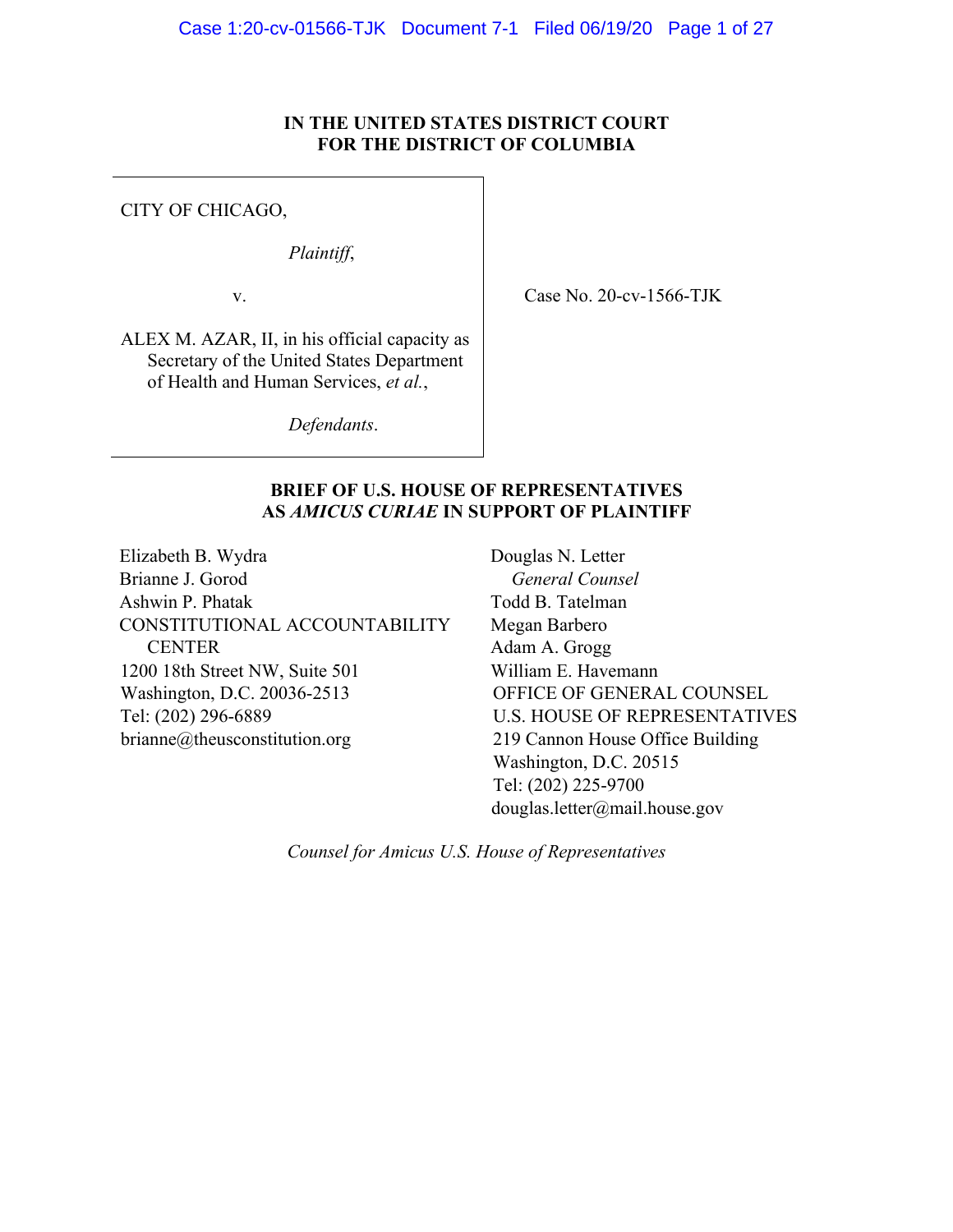# **TABLE OF CONTENTS**

| THE AFFORDABLE CARE ACT WAS DESIGNED TO EXPAND THE<br>AVAILABILITY OF AFFORDABLE HEALTH INSURANCE, AND THE TRUMP<br>ADMINISTRATION'S UNREASONED DECISION NOT TO OPEN A SPECIAL<br>ENROLLMENT PERIOD DURING THE COVID-19 PANDEMIC UNDERMINES |
|---------------------------------------------------------------------------------------------------------------------------------------------------------------------------------------------------------------------------------------------|
| A. The Affordable Care Act Responded to Serious Problems in America's Health<br>Care System That Had Left Millions Without Access to Quality, Affordable                                                                                    |
| B. Congress Passed the Affordable Care Act to Expand Access to Quality,<br>Affordable Health Insurance, and the Act's Reforms Have Been Remarkably                                                                                          |
| C. The Administration's Refusal to Implement a Special Enrollment Period During                                                                                                                                                             |
|                                                                                                                                                                                                                                             |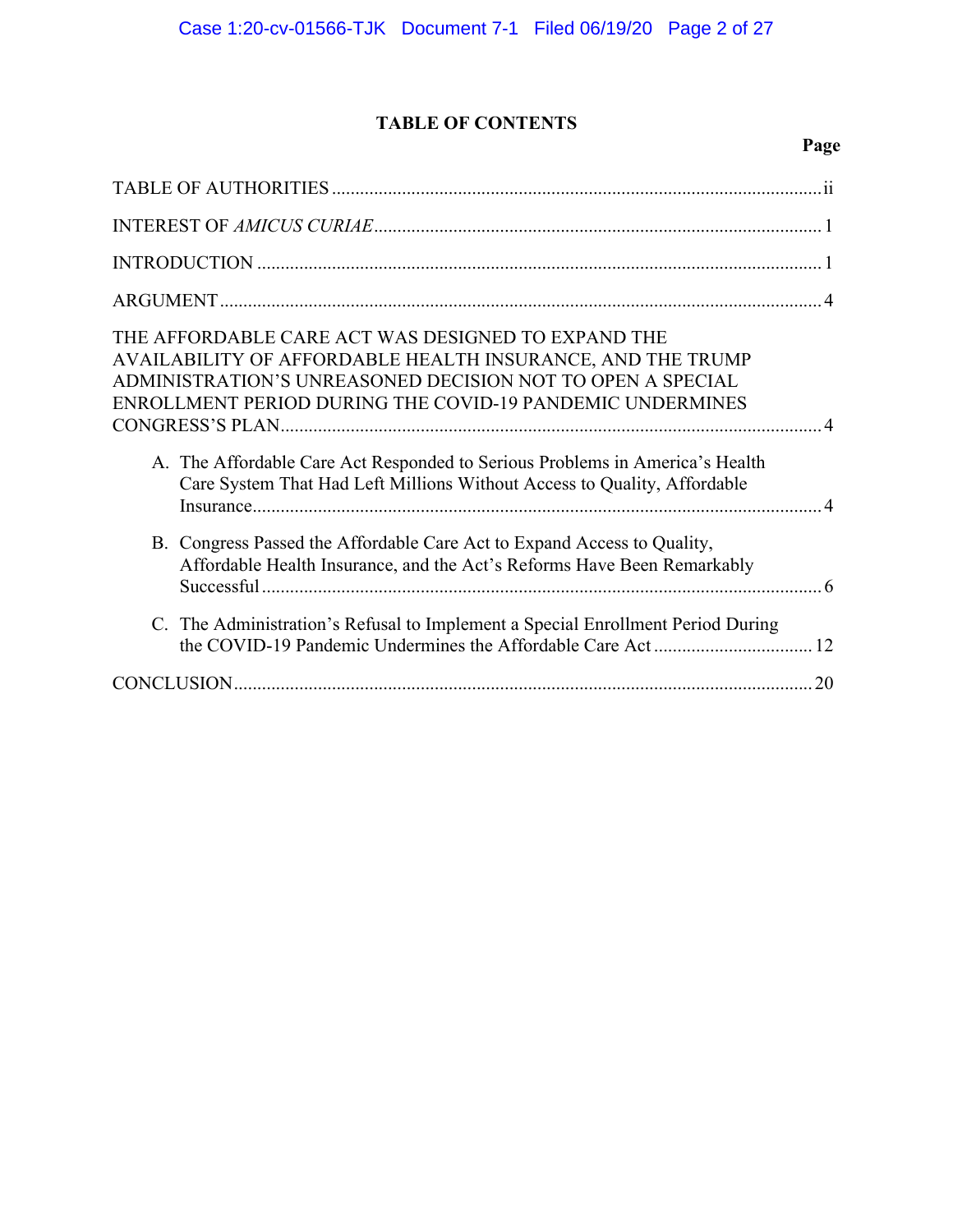# **TABLE OF AUTHORITIES**

| Cases                                                                | Page(s) |
|----------------------------------------------------------------------|---------|
|                                                                      |         |
| Fla. ex rel. Atty. Gen. v. U.S. Dep't of Health & Human Servs.,      |         |
| King v. Burwell,                                                     |         |
| King v. Burwell,                                                     |         |
| Nat'l Fed'n of Indep. Bus. v. Sebelius,                              |         |
| S. Bay United Pentecostal Church v. Newsom,                          |         |
| <b>Statutes, Legislative Materials, and Administrative Materials</b> |         |
|                                                                      |         |
|                                                                      |         |
|                                                                      |         |
|                                                                      |         |
|                                                                      |         |
|                                                                      |         |
|                                                                      |         |
|                                                                      |         |
|                                                                      |         |
|                                                                      |         |
|                                                                      |         |
|                                                                      |         |
|                                                                      |         |
|                                                                      |         |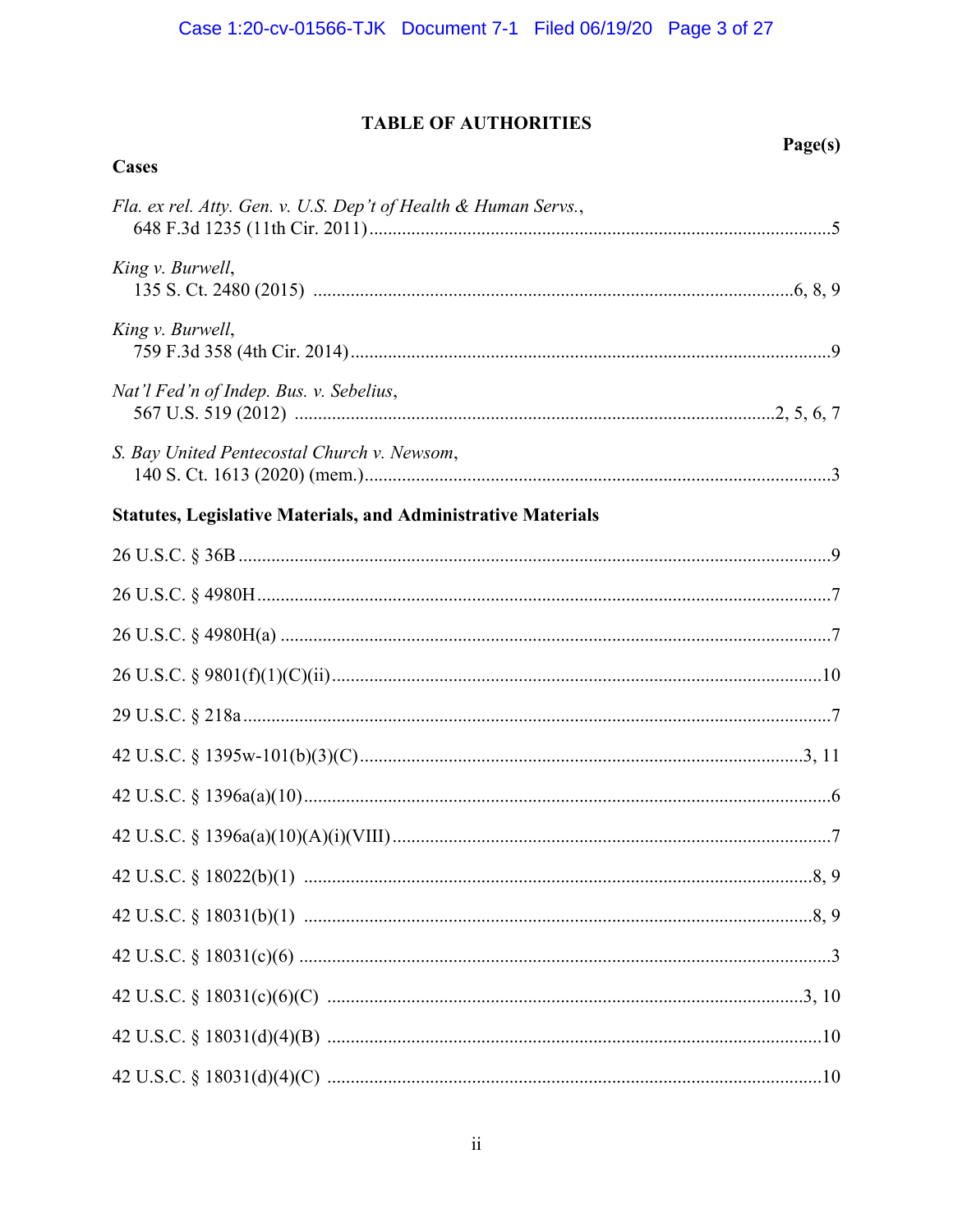| Rule II.8(b), Rules of the U.S. House of Representatives, 116th Cong. (2019) |
|------------------------------------------------------------------------------|
|                                                                              |
|                                                                              |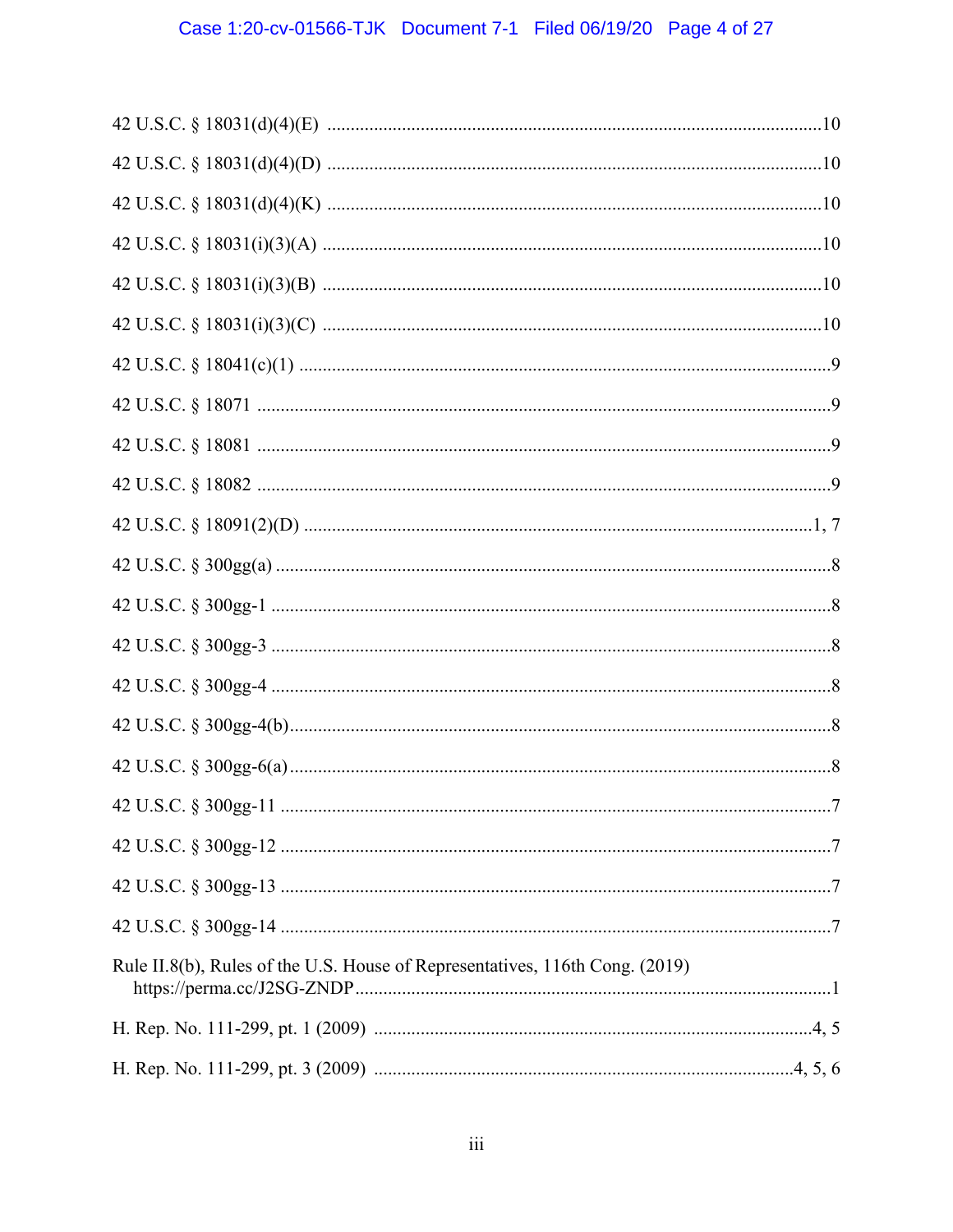| Congressional Oversight Hearing on the Impact of the Administration's Policies<br>Affecting the Affordable Care Act: Testimony Submitted to the H. Appropriations<br>Subcomm. on Labor, Health, & Human Servs. (Feb. 6, 2019), |  |
|--------------------------------------------------------------------------------------------------------------------------------------------------------------------------------------------------------------------------------|--|
| Legislative Hearing "Examining Threats to Workers with Preexisting Conditions Before<br>the H. Educ. & Labor Comm. (Feb. 6, 2019), https://perma.cc/9YLK-A6LB18                                                                |  |
|                                                                                                                                                                                                                                |  |
|                                                                                                                                                                                                                                |  |
|                                                                                                                                                                                                                                |  |
|                                                                                                                                                                                                                                |  |
| Exchange and Insurance Market Standards for 2015 and Beyond, 79 Fed. Reg. 15,808                                                                                                                                               |  |
| Extension of Certain Timeframes for Employee Benefit Plans, Participants, and<br>Beneficiaries Affected by the COVID-19 Outbreak, 85 Fed. Reg. 26,351 (May 4, 2020)14                                                          |  |
| HHS Notice of Benefit and Payment Parameters for 2019, 83 Fed. Reg. 16,930                                                                                                                                                     |  |
| HHS Notice of Benefit and Payment Parameters for 2017, 80 Fed. Reg. 75,488                                                                                                                                                     |  |
|                                                                                                                                                                                                                                |  |
| Proclamation 9994, Declaring a National Emergency Concerning the Novel Coronavirus                                                                                                                                             |  |
| Short-Term, Limited-Duration Insurance, 83 Fed. Reg. 38,212 (Aug. 3, 2018)16, 17                                                                                                                                               |  |
| <b>Other Authorities</b>                                                                                                                                                                                                       |  |
| American Academy of Actuaries, An Evaluation of the Individual Health Insurance<br>Market and Implications of Potential Changes (Jan. 2017),                                                                                   |  |
| Adam Cancryn et al., How Trump Surprised His Own Team by Ruling Out Obamacare,                                                                                                                                                 |  |
| David Blumenthal & Sara Collins, Where Both the ACA and AHCA Fall Short, and What<br>the Health Insurance Market Really Needs, Harv. Bus. Rev. (Mar. 21, 2017),                                                                |  |
|                                                                                                                                                                                                                                |  |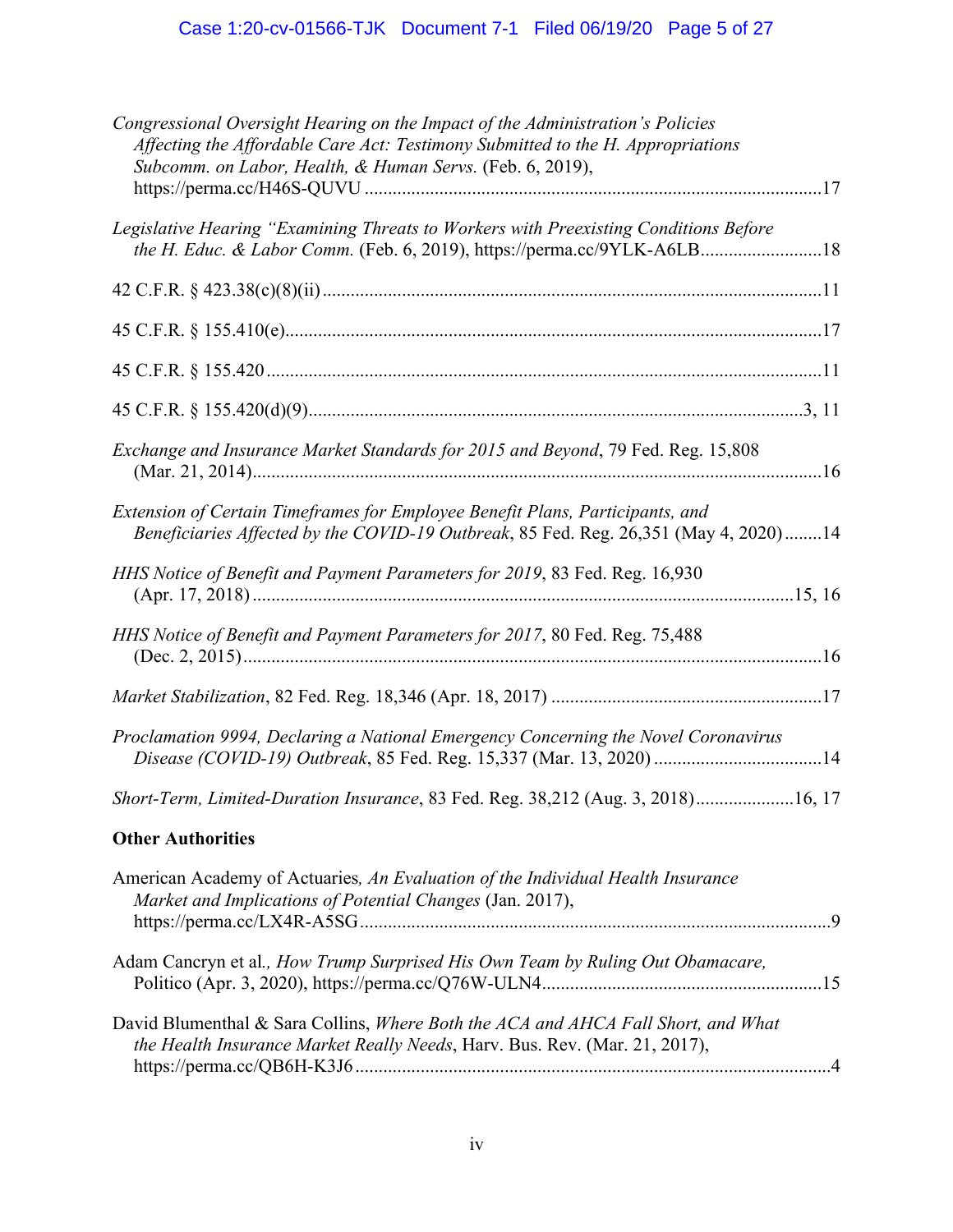# Case 1:20-cv-01566-TJK Document 7-1 Filed 06/19/20 Page 6 of 27

| Determination that a Public Health Emergency Exists, Pub. Health Emergency                                                                                         |  |
|--------------------------------------------------------------------------------------------------------------------------------------------------------------------|--|
| CBO's Analysis of the Major Health Care Legislation Enacted in Mar. 2010 Before the<br>H. Subcomm. on Health of the Comm. on Energy & Com., 112th Cong. (Mar. 30,  |  |
| Charles Gaba, UPDATE: 1.8 - 2.4 Million More Americans Would Likely #GetCovered if<br>HealthCare.Gov Launched #COVID19 SEP, ACASignups.net: Charles Gaba's Blog    |  |
| Charles Gaba & Emily Gee, How Trump's Policies Have Hurt ACA Marketplace<br>Enrollment, Ctr. for Am. Progress (Apr. 16, 2020), https://perma.cc/SFN6-ZFHT18        |  |
| Rachel Garfield et al., Eligibility for ACA Health Coverage Following Job Loss, Kaiser                                                                             |  |
| Kate Heyer et al., RAND Corp., Assessing the Role of State and Local Public Health in<br>Outreach and Enrollment for Expanded Coverage: A Case Study on Boston and |  |
| Katie Keith, CMS Could Do More in Light of the Coronavirus Crisis, Health Aff.                                                                                     |  |
| Letter from Sen. Christopher S. Murphy, et al., to Alex M. Azar II, HHS Sec'y                                                                                      |  |
| Susannah Luthi, Trump Rejects Obamacare Special Enrollment Period Amid Pandemic,                                                                                   |  |
| Memorandum from Medicare Enrollment & Appeals Group Director Jerry Mulcahy to<br>All Medicare Advantage Organizations, Part D Sponsors, and Medicare-Medicaid      |  |
| Adrian Garcia Mosqueira & Benjamin D. Sommers, Better Outreach Critical to ACA<br>Enrollment, Particularly for Latinos, Commonwealth Fund (Jan. 14, 2016),         |  |
| Paul R. Shafer et al., Television Advertising and Health Insurance Marketplace<br>Consumer Engagement in Kentucky: A Natural Experiment, 20 J. Med. Internet Res.  |  |
| Benjamin D. Sommers et al., The Impact of State Policies on ACA Applications and<br>Enrollment Among Low-Income Adults in Arkansas, Kentucky, and Texas, 34 Health |  |
| Special Enrollment Periods for Complex Issues, Healthcare.gov,                                                                                                     |  |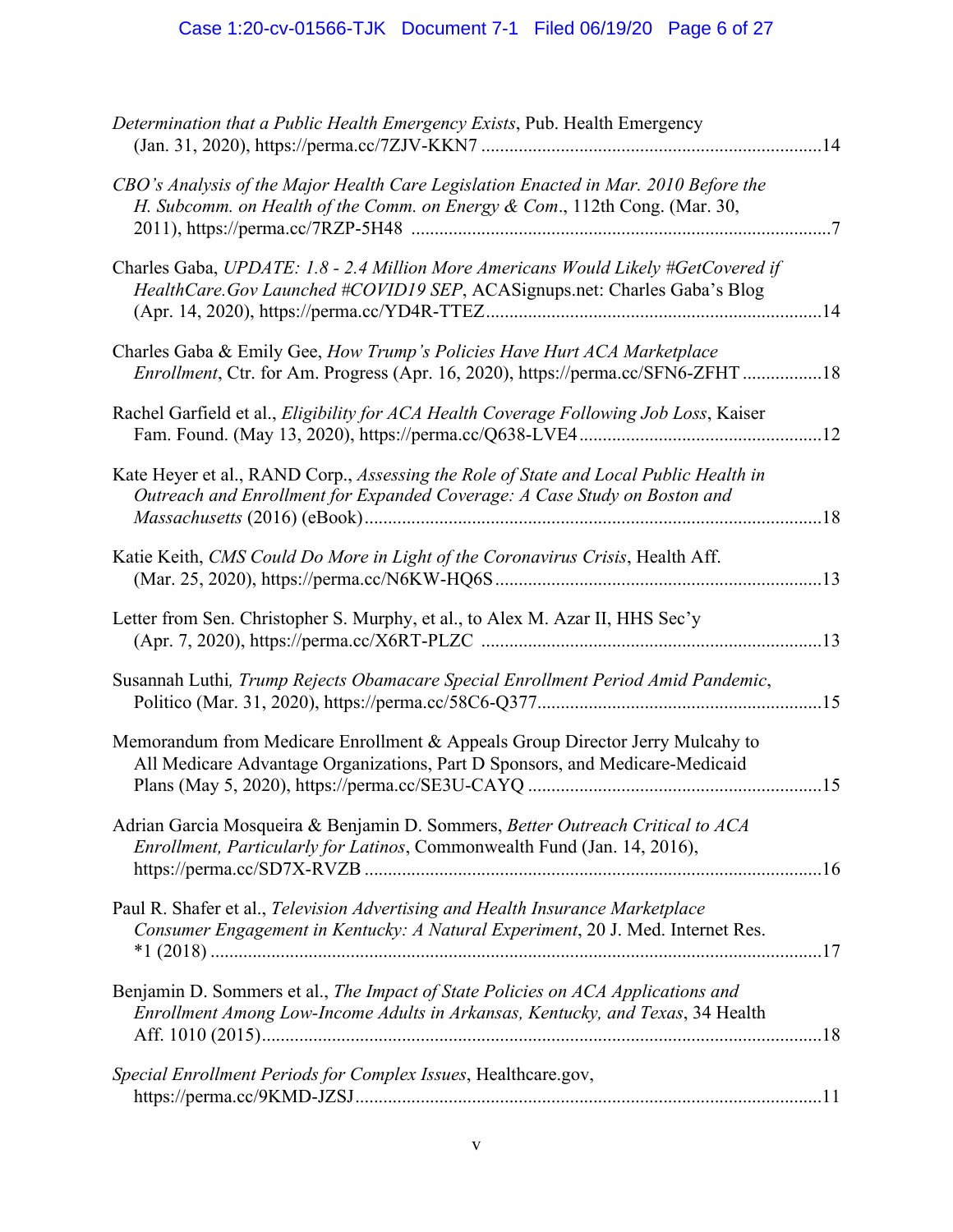| Jennifer Tolbert et al., Kaiser Fam. Found., Connecting Consumers to Coverage: Lessons<br>Learned from Assisters for Successful Outreach and Enrollment |  |
|---------------------------------------------------------------------------------------------------------------------------------------------------------|--|
|                                                                                                                                                         |  |
| Namrata Uberio et al., U.S. Dep't of Health & Human Servs., <i>Health Insurance</i><br>Coverage and the Affordable Care Act, 2010-2016 (Mar. 3, 2016),  |  |
|                                                                                                                                                         |  |
| U.S. Gov't Accountability Office, GAO-18-565, Health Insurance Exchanges: HHS                                                                           |  |
| Should Enhance Its Oversight of Open Enrollment Performance (July 24, 2018)18                                                                           |  |
| Lydia Wheeler, Newly Unemployed Scramble to Enroll in Obamacare in Time,                                                                                |  |
|                                                                                                                                                         |  |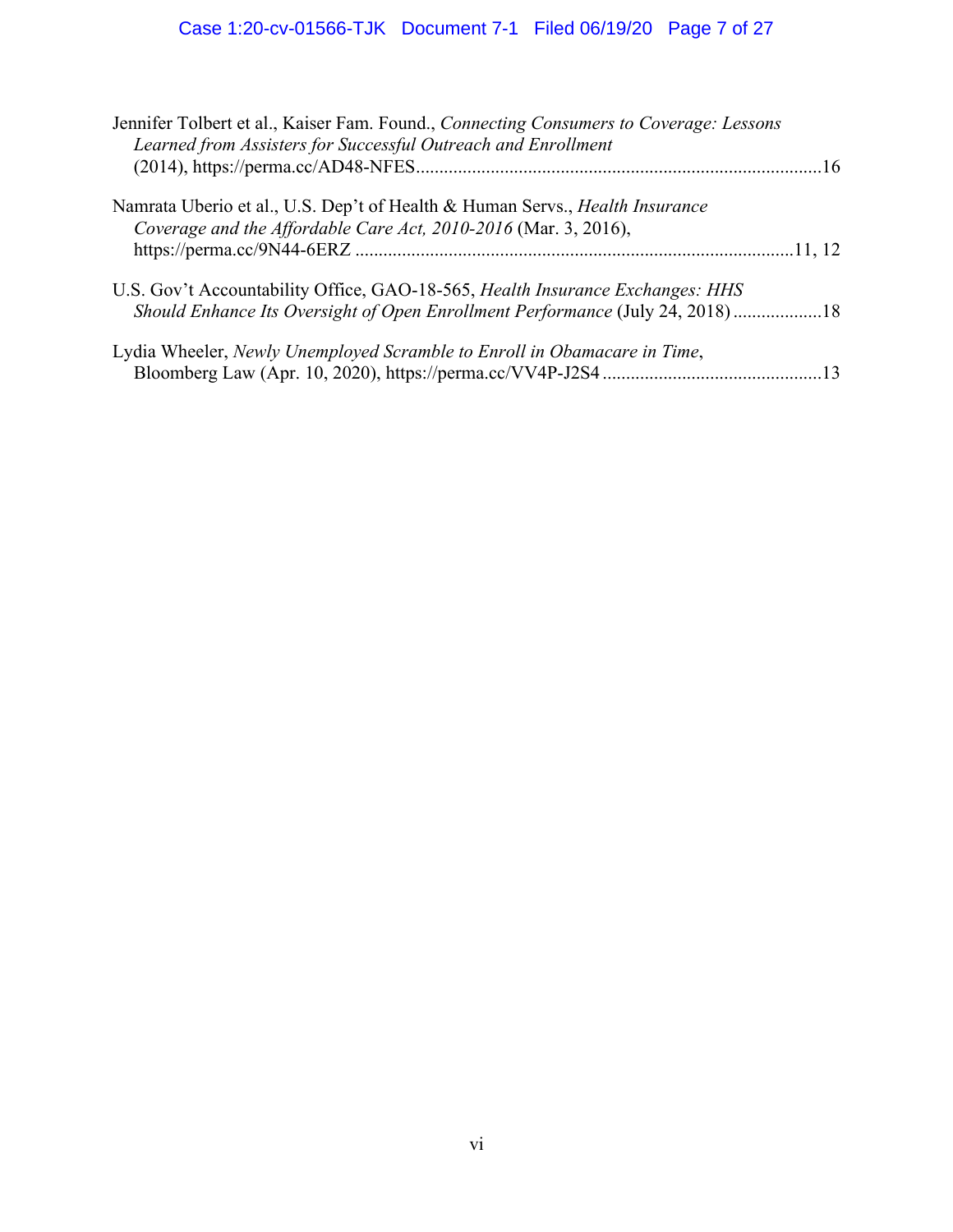# **INTEREST OF** *AMICUS CURIAE***<sup>1</sup>**

*Amicus curiae* the United States House of Representatives<sup>2</sup> has a strong institutional interest in the effective implementation of the Patient Protection and Affordable Care Act. In 2010, the House passed the Affordable Care Act after significant study into the problems with then-existing health insurance markets, and the House is thus particularly well suited to explain to the Court why Congress enacted this landmark legislation, how it has helped ensure that all Americans have access to quality, affordable health insurance, and why the Trump Administration's decision not to open a special enrollment period during the COVID-19 pandemic is inconsistent with the plan that Congress put in place when it passed the Affordable Care Act.

#### **INTRODUCTION**

The Affordable Care Act is a landmark law that sought to achieve "near-universal coverage," 42 U.S.C. § 18091(2)(D), by making quality, affordable health insurance available to all Americans. When Congress passed the Affordable Care Act in 2010, it was responding to serious problems affecting America's insurance and health care systems. Many employers failed to offer coverage to their employees, and only a limited number of individuals were eligible for government health insurance programs like Medicaid. Moreover, those who could not obtain

<sup>&</sup>lt;sup>1</sup> No person or entity other than *amicus* and its counsel assisted in or made a monetary contribution to the preparation or submission of this brief.

 $2$  The Bipartisan Legal Advisory Group (BLAG) of the United States House of Representatives has authorized the filing of an *amicus* brief in this matter. The BLAG comprises the Honorable Nancy Pelosi, Speaker of the House, the Honorable Steny H. Hoyer, Majority Leader, the Honorable James E. Clyburn, Majority Whip, the Honorable Kevin McCarthy, Republican Leader, and the Honorable Steve Scalise, Republican Whip, and "speaks for, and articulates the institutional position of, the House in all litigation matters." Rule II.8(b), Rules of the U.S. House of Representatives, 116th Cong. (2019) https://perma.cc/J2SG-ZNDP. The Republican Leader and Republican Whip dissented.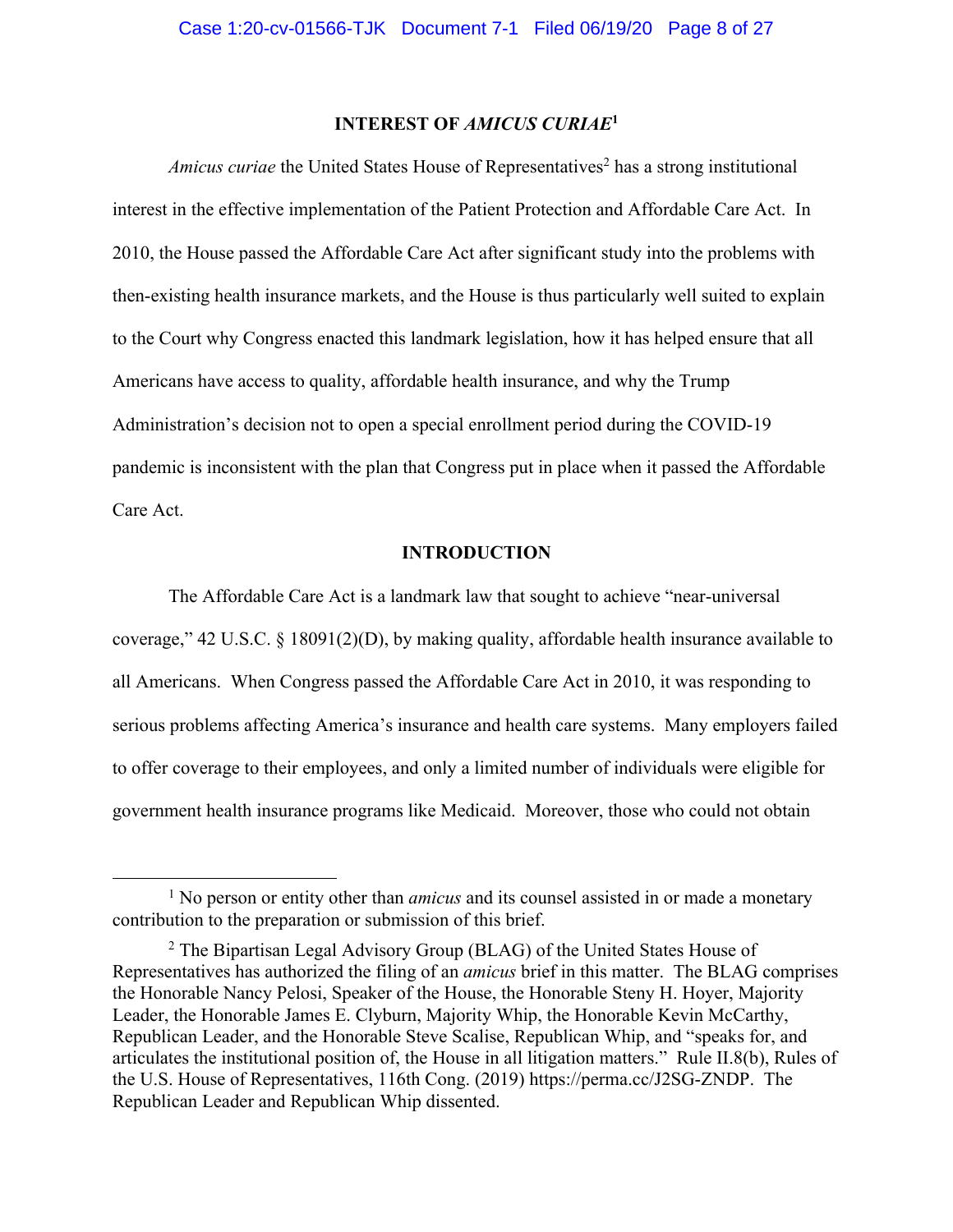#### Case 1:20-cv-01566-TJK Document 7-1 Filed 06/19/20 Page 9 of 27

coverage through their employer or Medicaid were forced to try their luck in the individual marketplace. That marketplace was plagued with sky-high prices, care that was not comprehensive, and discriminatory practices that prevented millions of Americans from obtaining coverage. As a result, one-seventh of the American population lacked health insurance.

In response to these systemic flaws, Congress passed the Affordable Care Act "to increase the number of Americans covered by health insurance and decrease the cost of health care." *Nat'l Fed'n of Indep. Bus. v. Sebelius* (*NFIB*), 567 U.S. 519, 538 (2012) (opinion of Roberts, C.J.). The law thus includes a number of provisions designed to expand access to health insurance to as many Americans as possible. First, it expands Medicaid to all low-income individuals. Second, it prevents insurers from discriminating on the basis of preexisting conditions and includes a number of other protections designed to ensure that insurers offer comprehensive care to a wide swath of consumers. Third, it creates a system of American Health Benefit Exchanges (Exchanges) that enable individuals who do not receive health insurance through their employer or through Medicaid to easily compare and purchase health insurance in the individual marketplace, and it provides tax credits to subsidize the cost of insurance for many lower- and middle-income individuals. Finally, the Act includes many provisions designed to assist individuals with obtaining coverage on the Exchanges. These various provisions were all designed with one primary goal in mind: to reduce the number of Americans who do not have access to quality, affordable coverage.

The Affordable Care Act has been remarkably successful in achieving that goal, and the Act's reforms have proven especially critical during the current COVID-19 pandemic. "COVID–19 [is] a novel severe acute respiratory illness that has killed . . . more than 100,000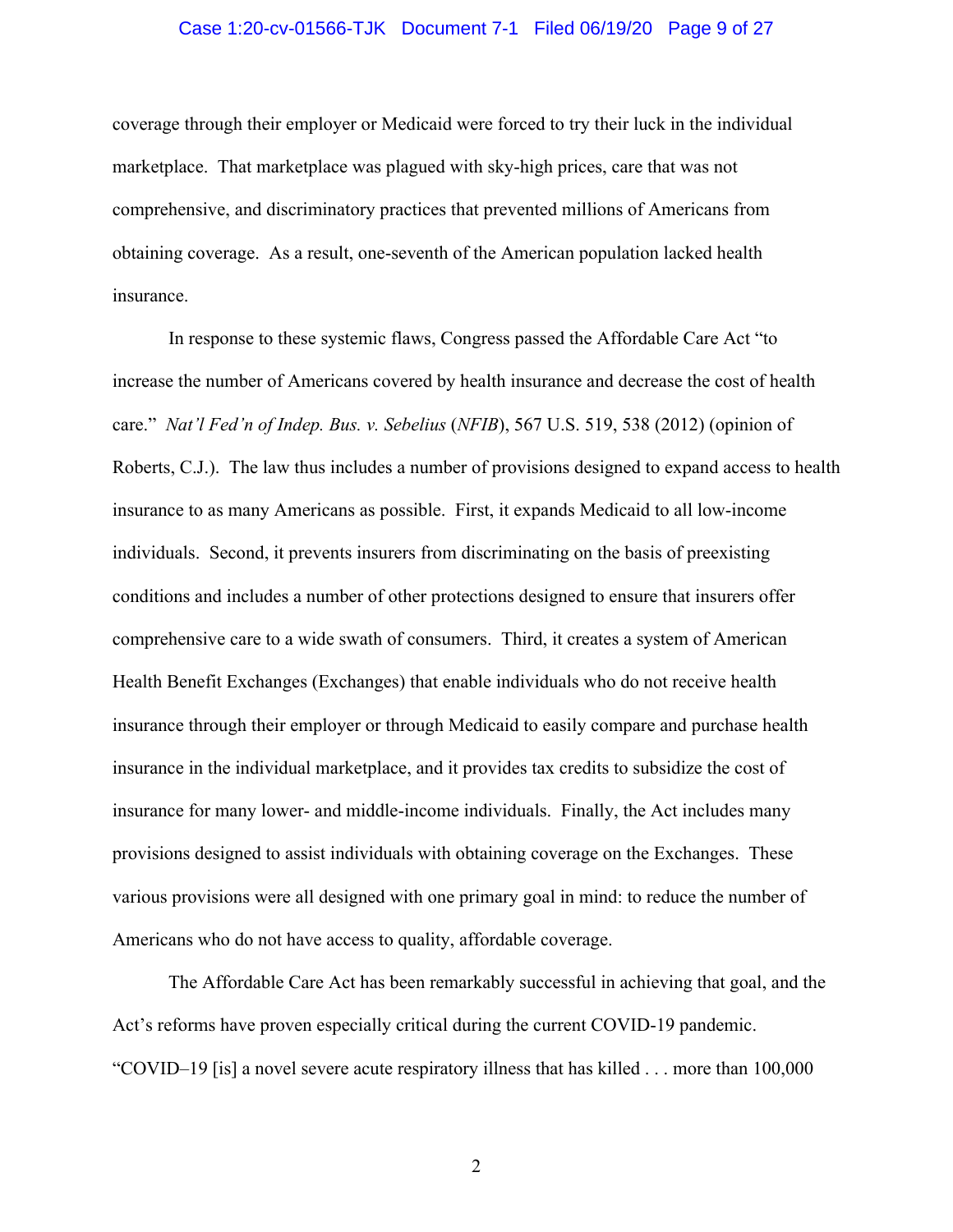#### Case 1:20-cv-01566-TJK Document 7-1 Filed 06/19/20 Page 10 of 27

nationwide. At this time, there is no known cure, no effective treatment, and no vaccine." *S. Bay United Pentecostal Church v. Newsom*, 140 S. Ct. 1613, 1613 (2020) (mem.) (Roberts, C.J., concurring in denial of application for injunctive relief). For individuals who contract the virus, access to quality, affordable coverage is necessary to ensure that they receive adequate care for any virus-related complications. At the same time, the pandemic has led to a severe economic downturn that has resulted in millions of Americans losing their jobs—and often losing their employer-provided health insurance coverage. The Affordable Care Act allows such individuals to remain insured either through Medicaid or, as relevant to this case, by purchasing insurance on the individual Exchanges. Specifically, the Act provides for "special enrollment periods" during which individuals may purchase insurance on the Exchanges outside of the annual open enrollment period following certain triggering events—like job loss. 42 U.S.C. § 18031(c)(6). Critically, the Act also requires the Department of Health and Human Services (HHS) to open a special enrollment period for all consumers under certain "exceptional circumstances" as HHS may provide. *Id*. § 1395w-101(b)(3)(C); *see id.* § 18031(c)(6)(C). HHS regulations implementing that statutory provision reiterate that special enrollment periods must be opened during "exceptional circumstances." 45 C.F.R. § 155.420(d)(9).

A global health pandemic of the type the nation now faces is plainly the type of "exceptional circumstance[]" in which a special enrollment period is required. Indeed, recognizing how critical it is that individuals be able to acquire health insurance during the pandemic, all but one of the states that run their own Exchanges have opened special enrollment periods that allow eligible consumers to purchase health insurance in the individual marketplace. The Trump Administration, however, has chosen not to open a special enrollment period in the more than thirty states that rely on the Federal Government to operate their Exchanges. And it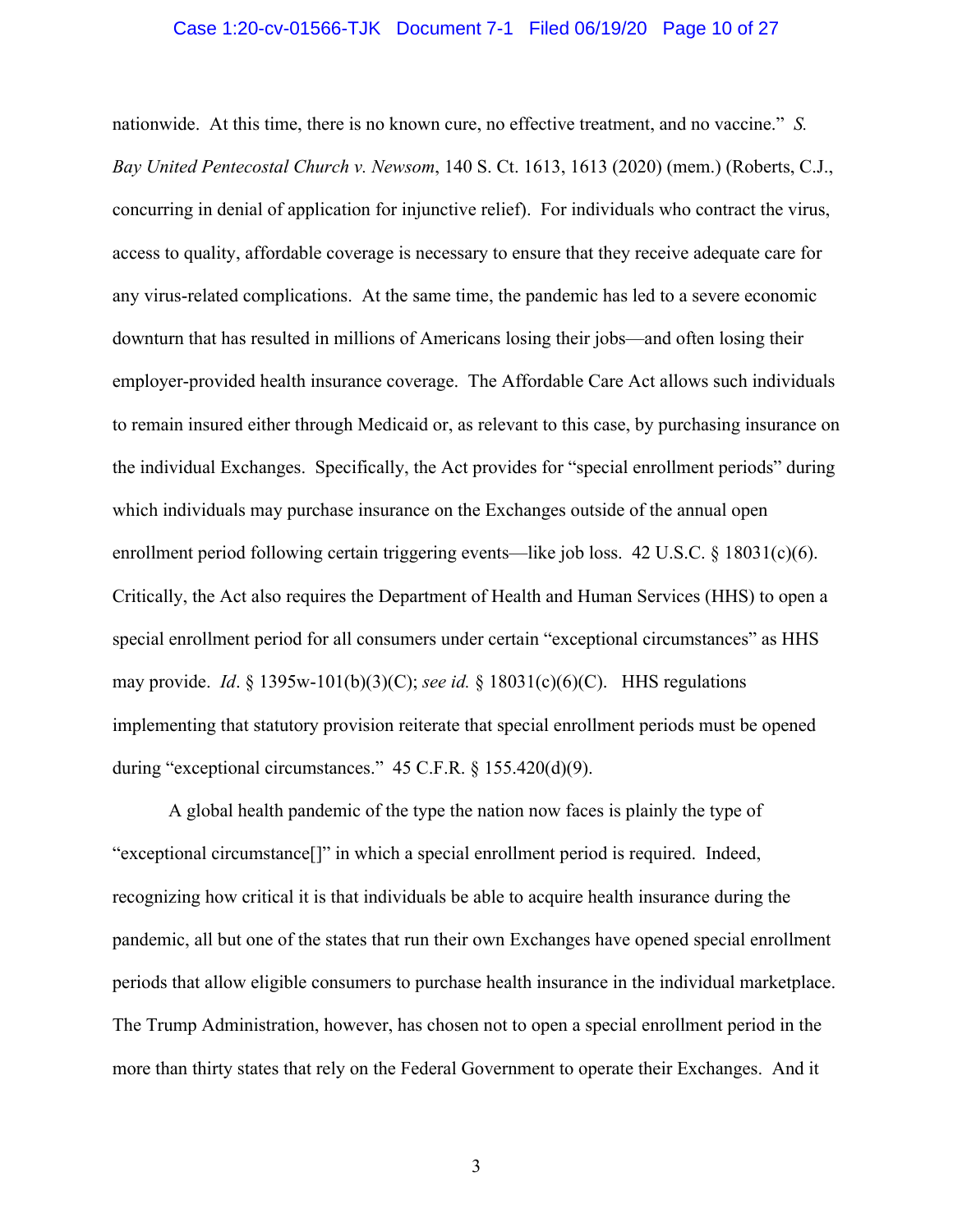has offered no sufficient reason for its failure to do so. By failing to create a special enrollment

period at a time when consumers need quality, affordable health insurance the most, the

Administration is undermining Congress's plan in passing the Affordable Care Act.

#### **ARGUMENT**

# **THE AFFORDABLE CARE ACT WAS DESIGNED TO EXPAND THE AVAILABILITY OF AFFORDABLE HEALTH INSURANCE, AND THE TRUMP ADMINISTRATION'S UNREASONED DECISION NOT TO OPEN A SPECIAL ENROLLMENT PERIOD DURING THE COVID-19 PANDEMIC UNDERMINES CONGRESS'S PLAN.**

# **A. The Affordable Care Act Responded to Serious Problems in America's Health Care System That Had Left Millions Without Access to Quality, Affordable Insurance.**

Congress passed the Affordable Care Act in response to serious problems plaguing America's health care system. *See* H. Rep. No. 111-299, pt. 3, at 55 (2009) ("The U.S. health care system is on an unsustainable course."). In 2007, "more than 45.7 million people were uninsured . . . , representing more than one-seventh of the population." H. Rep. No. 111-299, pt. 1, at 320 (2009). A number of different factors contributed to this uninsured rate. First, while almost all large employers offered their employees health insurance benefits, "[l]ess than half of all small employers (less than 50 employees) offer[ed] health insurance coverage to their employees." *Id.* at 322. Indeed, there was "no federal requirement that employers offer health insurance coverage to employees or their families." H. Rep. No. 111-299, pt. 3, at 134.

Second, at the time the Affordable Care Act was passed, health care costs were skyrocketing, making it difficult for most Americans to purchase their own insurance in the individual marketplace. "Between 1999 and 2008, health insurance premiums more than doubled as wages largely stagnated." *Id.* at 55-56 (citing testimony of Jacob Hacker). 3 On top of

<sup>3</sup> *See* David Blumenthal & Sara Collins, *Where Both the ACA and AHCA Fall Short, and What the Health Insurance Market Really Needs*, Harv. Bus. Rev. (Mar. 21, 2017), https://perma.cc/QB6H-K3J6 ("premiums for . . . policies [in the individual market] were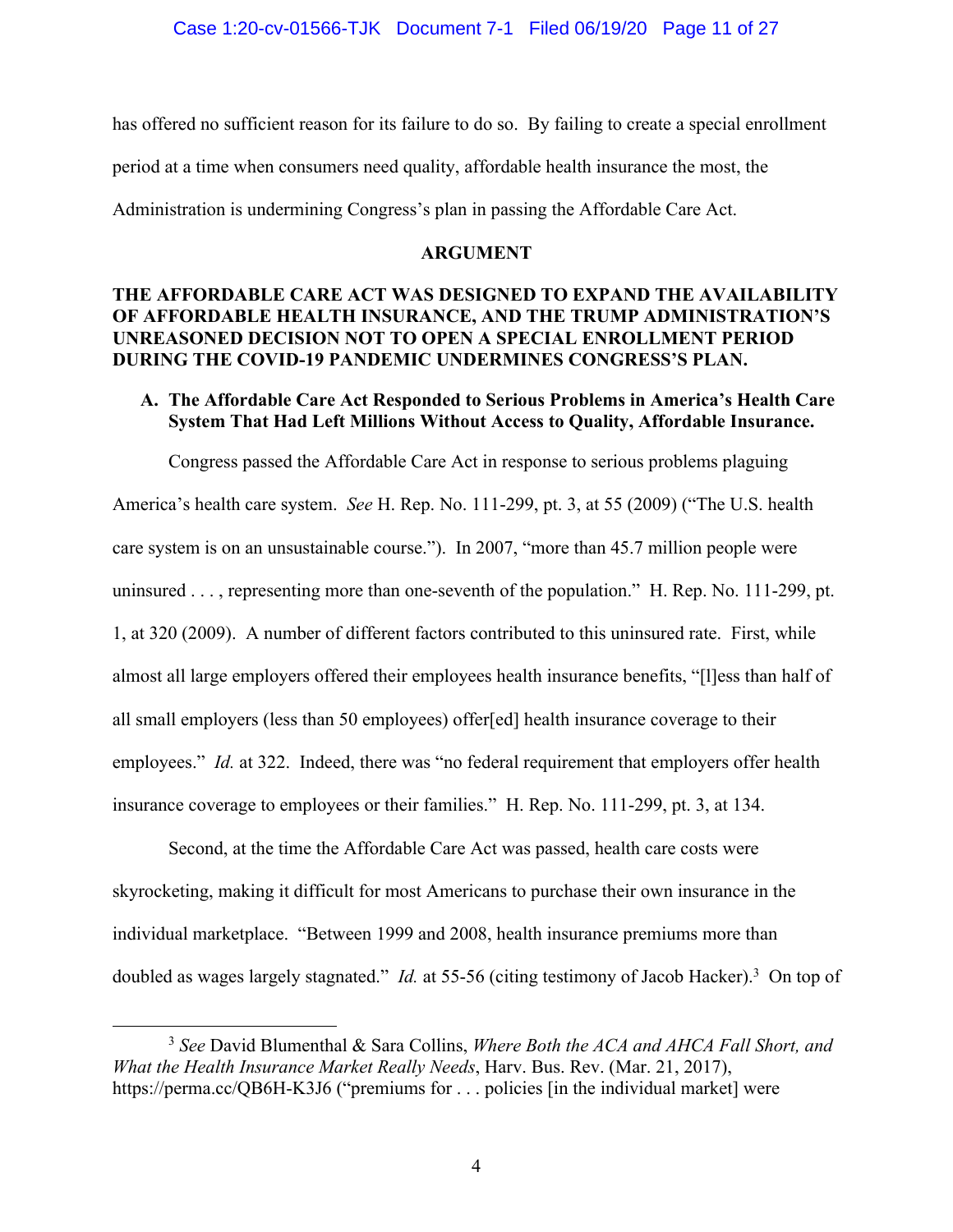#### Case 1:20-cv-01566-TJK Document 7-1 Filed 06/19/20 Page 12 of 27

that, the United States "spen[t] substantially more than other developed countries on health care, both per capita and as a share of GDP." H. Rep. No. 111-299, pt. 1, at 320. This dramatic increase in health care costs affected employers—who "face[d] a growing challenge paying for health benefits while managing labor costs to succeed in a competitive market," *id.*—and federal and state budgets—"both directly, through spending on Medicare, Medicaid, and other programs, and indirectly, through tax expenditures for health insurance and expenses," *id.* at 320-21.

Third, insurance companies in many States were permitted to discriminate against individuals with preexisting conditions. Because "'20 percent of the population account[ed] for 80 percent of health spending'" in 2009, "health insurers—particularly in the individual market— . . . adopted discriminatory, but not illegal, practices to cherry-pick healthy people and to weed out those who [we]re not as healthy." H. Rep. No. 111-299, pt. 3, at 92 (quoting testimony of Karen Pollitz). Such practices included: "denying health coverage based on preexisting conditions or medical history, even minor ones; charging higher, and often unaffordable, rates based on one's health; excluding pre-existing medical conditions from coverage; charging different premiums based on gender; and rescinding policies after claims [we]re made based on an assertion that an insured's original application was incomplete." *Id.* As a result of these practices, "many uninsured Americans—ranging from 9 million to 12.6 million—voluntarily sought health coverage in the individual market but were denied coverage, charged a higher premium, or offered only limited coverage that excludes a preexisting condition." *Fla. ex rel. Atty. Gen. v. U.S. Dep't of Health & Human Servs.*, 648 F.3d 1235, 1245 (11th Cir. 2011), *aff'd in part, rev'd in part sub nom. NFIB*, 567 U.S. 519. Congress found that "[d]iscrimination based

increasing more than 10% a year, on average, while the policies themselves had major deficiencies").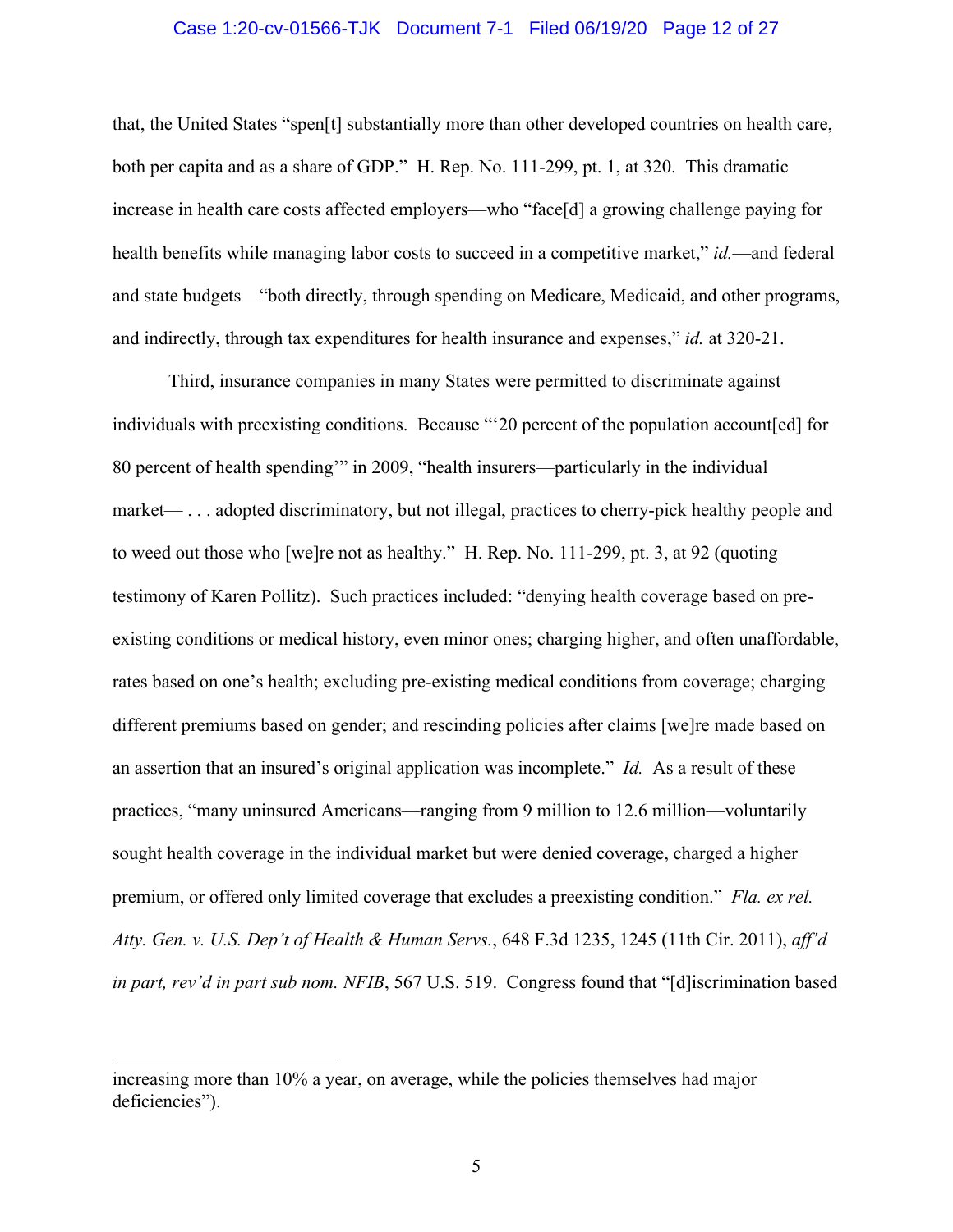#### Case 1:20-cv-01566-TJK Document 7-1 Filed 06/19/20 Page 13 of 27

on health, gender and other factors has severe economic consequences for those who have been unable to find affordable health coverage and for those who have coverage, but are underinsured." H. Rep. No. 111-299, pt. 3, at 92.

Finally, millions of Americans who were not provided insurance benefits by their employers and could not afford or were denied coverage in the individual market were also ineligible for insurance through government programs like Medicaid. At the time, Medicaid offered federal funding to States only "to assist pregnant women, children, needy families, the blind, the elderly, and the disabled in obtaining medical care." *NFIB*, 567 U.S. at 541 (citing 42 U.S.C. § 1396a(a)(10)).

Importantly, Congress found that one consequence of being uninsured or underinsured was that it made it "more likely that a person will not receive adequate medical care," because "[i]ndividuals without insurance often go without or delay care, and the care they do receive is likely to be lower quality than the care received by insured individuals." H. Rep. No. 111-299, pt. 3, at 83. Indeed, at the time the ACA passed, "[a]n estimated 18,000 to 22,000 Americans die[d] each year because they d[id] not have health coverage." *Id.* Moreover, "increases in the numbers of uninsured people . . . create[d] additional uncompensated care costs, which include[d] costs incurred by hospitals and physicians for the charity care they provide[d] to the uninsured as well as bad debt such as unpaid bills." *Id.* at 85. Such increases also burdened federal and state governments, which "use tax revenues to pay health care providers for a portion of these [uncompensated] costs." *Id.*

# **B. Congress Passed the Affordable Care Act to Expand Access to Quality, Affordable Health Insurance, and the Act's Reforms Have Been Remarkably Successful.**

In light of these serious and systemic problems, Congress passed the Affordable Care Act "to expand coverage" while keeping health care costs in check. *King v. Burwell*, 135 S. Ct.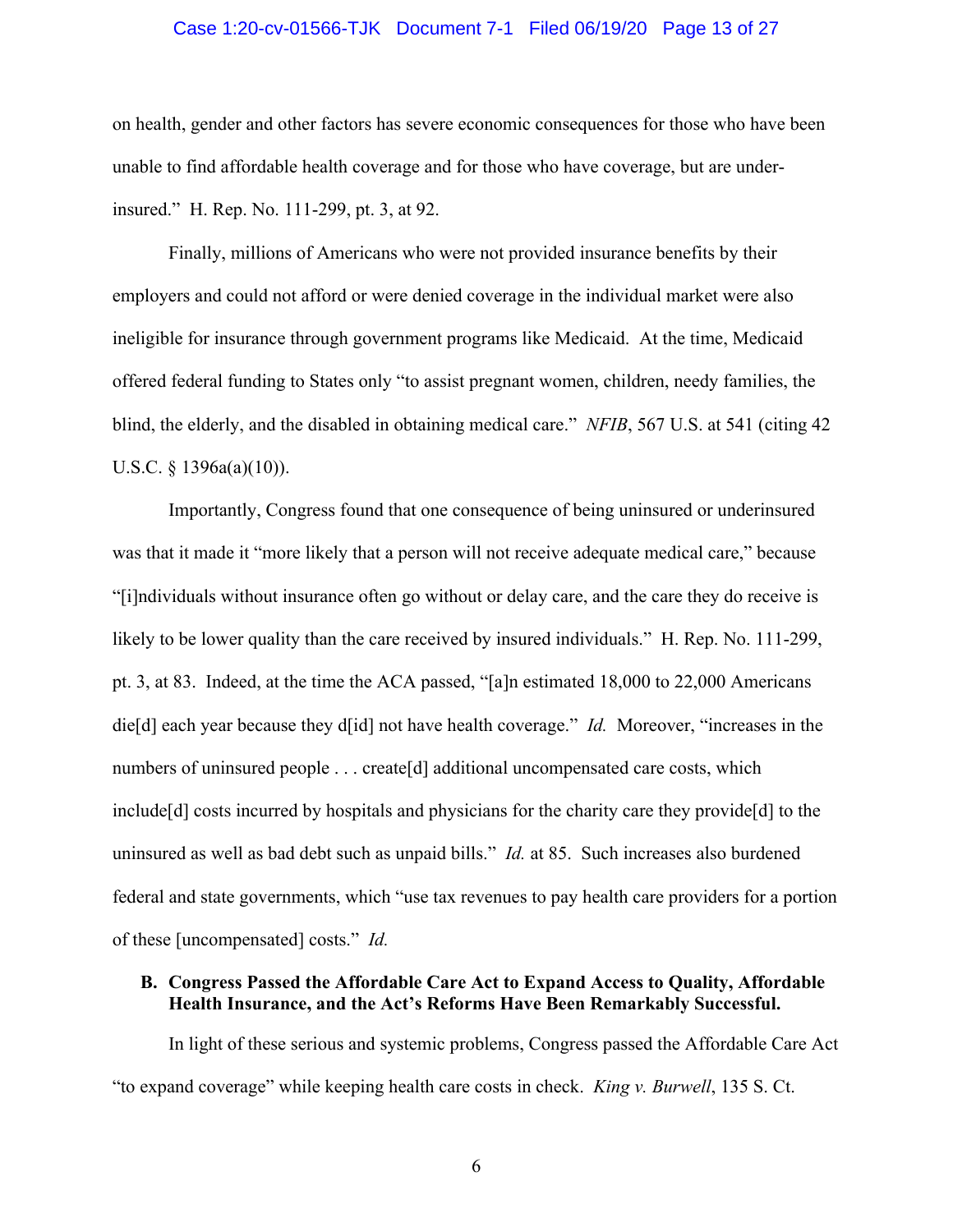#### Case 1:20-cv-01566-TJK Document 7-1 Filed 06/19/20 Page 14 of 27

2480, 2485 (2015); *see NFIB*, 567 U.S. at 538 ("The Act aims to increase the number of Americans covered by health insurance and decrease the cost of health care."); 42 U.S.C. § 18091(2)(D) (the Act aims to achieve "near-universal coverage"). The Affordable Care Act does so in a number of respects.

First, it provides funding to States to expand Medicaid coverage to all individuals earning up to 133 percent of the federal poverty level. *See* 42 U.S.C. § 1396a(a)(10)(A)(i)(VIII). The Congressional Budget Office estimated that this expansion provided coverage to millions of Americans. 4

Second, the Act includes various market reforms designed to expand access to insurance coverage. For instance, the Act requires large employers to offer insurance to their employees or pay a penalty, 26 U.S.C. § 4980H; to automatically enroll new and current employees of large employers in an employer-sponsored plan unless an employee opts out, 29 U.S.C. § 218a; and to offer adequate health insurance plans, 26 U.S.C. § 4980H(a). The Act also includes numerous other important provisions that, for example, prohibit insurers from imposing lifetime dollar limits on the value of coverage, 42 U.S.C. § 300gg-11; prohibit insurers from rescinding coverage except in the case of fraud, *id.* § 300gg-12; require individual and group health plans to cover preventive services without cost sharing, *id.* § 300gg-13; and allow children to stay on their parents' health insurance until age 26, *id.* § 300gg-14.

The Act further addresses the inadequacy of benefits in the individual and small group markets by expressly providing that insurance offered in those markets must include "essential health benefits." *Id.* § 300gg-6(a) ("A health insurance issuer that offers health insurance

<sup>4</sup> *See* Cong. Budget Office, *CBO's Analysis of the Major Health Care Legislation Enacted in Mar. 2010* 22-23 (Mar. 30, 2011), https://perma.cc/7RZP-5H48 (prepared statement of Douglas Elmendorf, Director, Cong. Budget Office).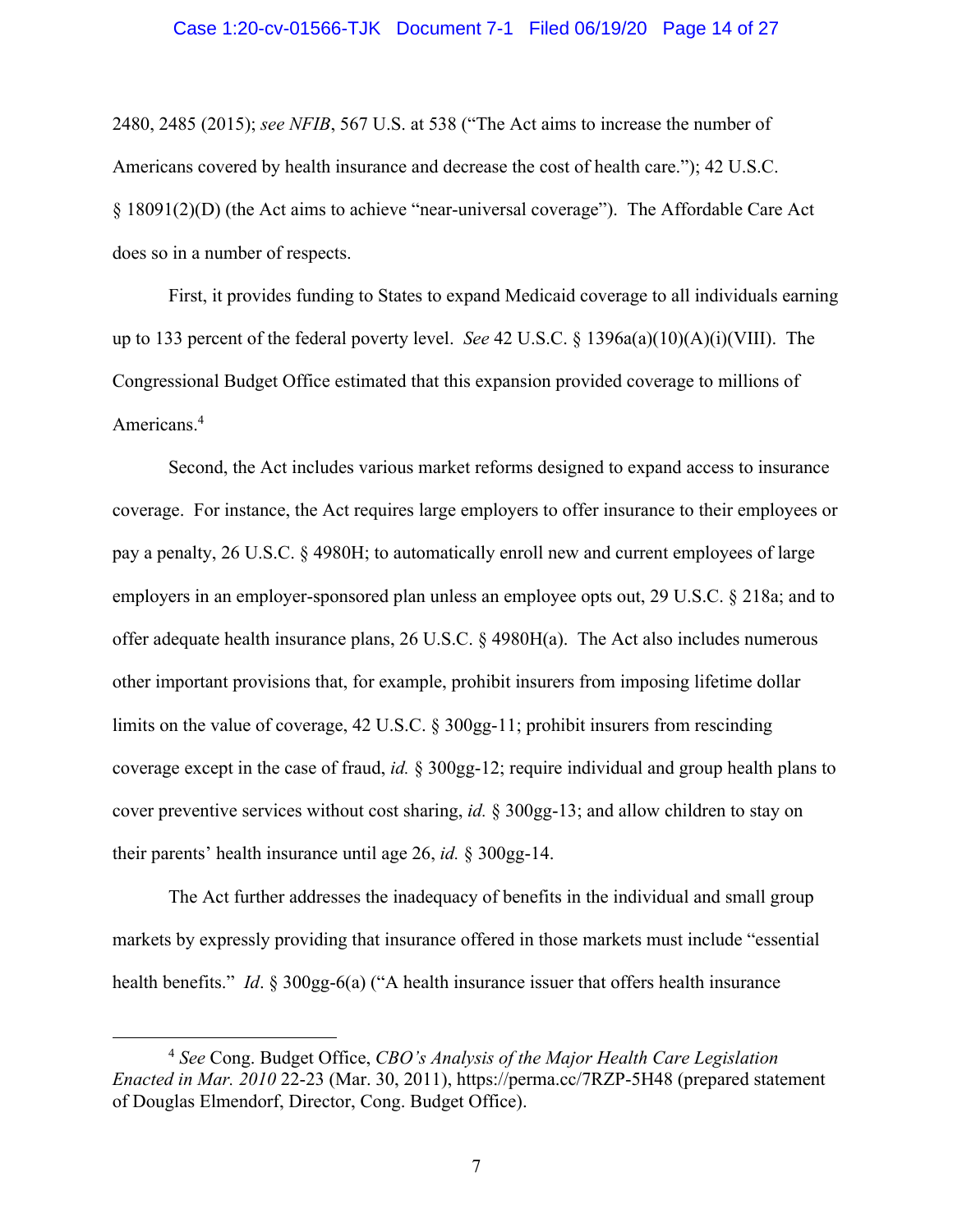#### Case 1:20-cv-01566-TJK Document 7-1 Filed 06/19/20 Page 15 of 27

coverage in the individual or small group market shall ensure that such coverage includes the essential health benefits package required under section 18022(a) of this title."). While the law gave the Secretary of Health and Human Services authority to define what those "essential health benefits" would be, the law specified that "such benefits shall include at least the following general categories": ambulatory patient services, emergency services, hospitalization, maternity and newborn care, mental health and substance abuse disorder services, prescription drugs, rehabilitative and habilitative services, laboratory services, preventive and wellness services, chronic disease management, and pediatric services, including oral and vision care. *Id.*  § 18022(b)(1). All of these reforms were designed to allow more Americans access to comprehensive insurance coverage.

Third, the Act includes reforms that ensure that no American is denied the ability to purchase health insurance. The Act prevents discrimination on the basis of preexisting conditions by including a guaranteed-issue provision prohibiting insurers from denying coverage to any individual because of a medical condition or their medical history, *see id.* §§ 300gg-1, 300gg-3, 300gg-4, and a community-rating provision prohibiting insurers from charging higher premiums because of an individual's preexisting medical conditions, *id*. §§ 300gg(a), 300gg-4(b).

Fourth, for individuals who are not eligible for Medicaid and do not receive insurance from their employer, the Act provides for the creation of Exchanges through which individuals can purchase health insurance for themselves and their families. The Act "requires the creation of an 'Exchange' in each State where people can shop for insurance, usually online." *King*, 135 S. Ct. at 2487 (citing 42 U.S.C. § 18031(b)(1)). Generally, States were tasked with setting up these Exchanges, *see* 42 U.S.C. § 18031(b)(1), but if a State declined to do so, the Secretary of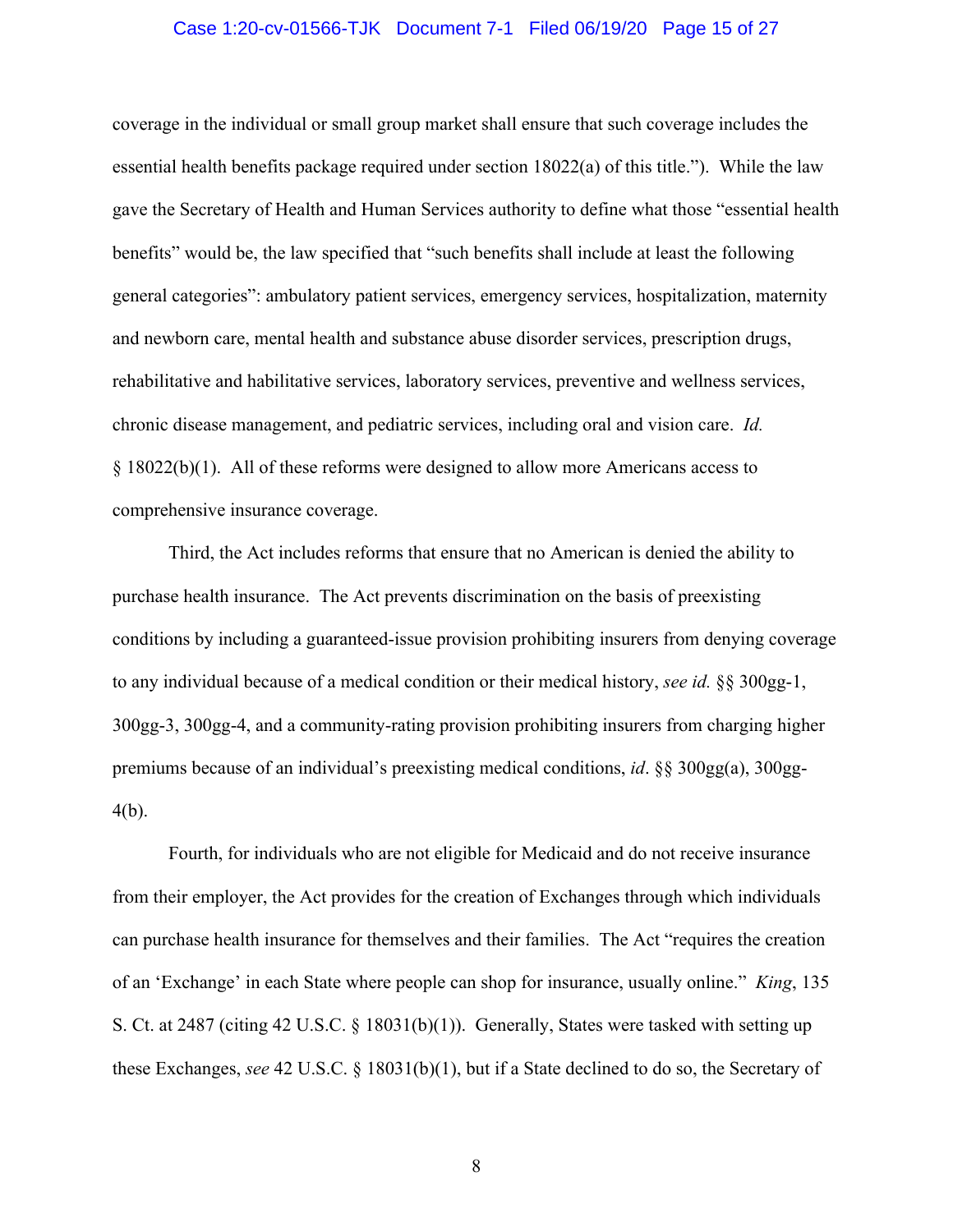#### Case 1:20-cv-01566-TJK Document 7-1 Filed 06/19/20 Page 16 of 27

Health and Human Services was required to "establish and operate such Exchange within the State," *id.* § 18041(c)(1).<sup>5</sup> The Act then "s[ought] to make insurance more affordable by giving refundable tax credits to individuals with household incomes between 100 percent and 400 percent of the federal poverty line." *King*, 135 S. Ct. at 2487 (citing 26 U.S.C. § 36B). "Individuals who meet the Act's requirements may purchase insurance with the tax credits, which are provided in advance directly to the individual's insurer." *Id.* (citing 42 U.S.C. §§ 18081, 18082); *see King v. Burwell*, 759 F.3d 358, 364 (4th Cir. 2014) ("The Exchanges facilitate this process by advancing an individual's eligible tax credit dollars directly to health insurance providers as a means of reducing the upfront cost of plans to consumers."), *aff'd*, 135 S. Ct. 2480. The Act also requires insurers to reduce certain cost-sharing expenses—like deductibles and co-payments—for lower income individuals, and requires the Department of Health and Human Services to reimburse insurers for these cost-sharing reductions. *See* 42 U.S.C. § 18071.

The Exchanges and tax credits are critical to Congress's goal of expanding coverage: the Exchanges allow individuals to explore different insurance plans for themselves and their families and to purchase insurance online, while the tax credits make this coverage affordable for lower income Americans who are ineligible for Medicaid. Moreover, because the Exchanges work most effectively when "[i]ndividual enrollment" is sufficiently high, and there is a "balanced risk pool,"6 the Act includes a number of different provisions to facilitate enrollment. For example, the Act requires Exchanges to "provide for the operation of a toll-free telephone

<sup>5</sup> As of 2019, 13 States operate State Exchanges, 32 States rely principally on the Federal Government to run their Exchanges, and 6 States have a hybrid Exchange of some sort. Compl. ¶ 30.

<sup>6</sup> American Academy of Actuaries, *An Evaluation of the Individual Health Insurance Market and Implications of Potential Changes* 1 (Jan. 2017), https://perma.cc/LX4R-A5SG.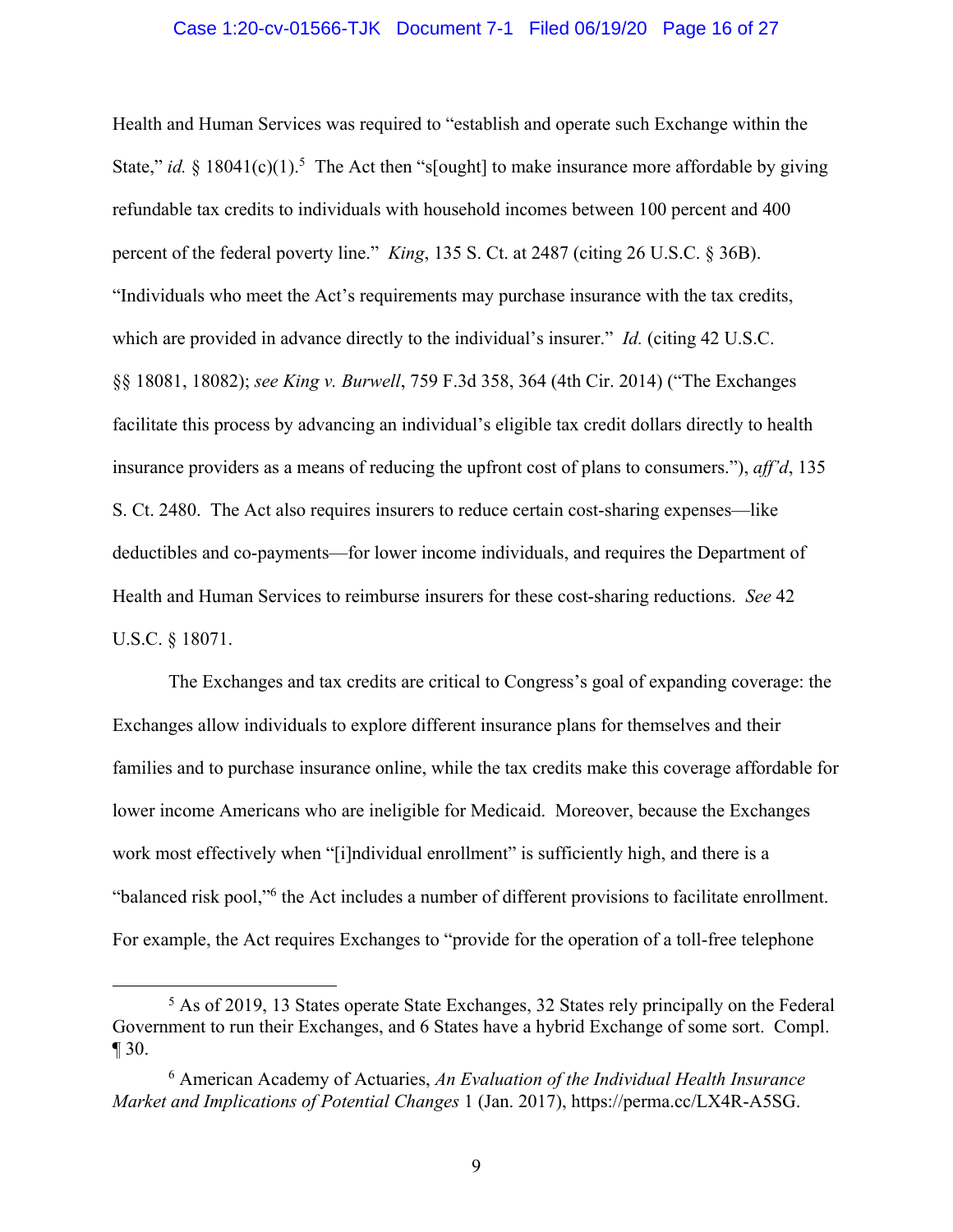#### Case 1:20-cv-01566-TJK Document 7-1 Filed 06/19/20 Page 17 of 27

hotline to respond to requests for assistance," 42 U.S.C. § 18031(d)(4)(B), and "an Internet website through which enrollees and prospective enrollees of qualified health plans may obtain standardized comparative information on such plans," *id.* § 18031(d)(4)(C), and to "utilize a standardized format for presenting health benefits plan options," *id.* § 18031(d)(4)(E), including "assign[ing] a rating to each qualified health plan offered through [an] Exchange," *id.* § 18031(d)(4)(D). Exchanges are also required to "establish [a] Navigator program," *id.* § 18031(d)(4)(K), which by law awards grants to entities that "conduct public education activities to raise awareness of the availability of qualified health plans," *id.* § 18031(i)(3)(A), "distribute fair and impartial information" about enrollment and the availability of tax credits and cost-sharing reductions, *id.* § 18031(i)(3)(B), and "facilitate enrollment in qualified health plans," *id.* § 18031(i)(3)(C).

Finally, in addition to an annual open enrollment period during which any eligible consumer can purchase health insurance, the Act provides that the Secretary of Health and Human Services "shall require an exchange to provide for special enrollment periods specified in section 9801 of Title 26 and other special enrollment periods under circumstances similar to such periods under part D of title XVIII of the Social Security Act," commonly referred to as Medicare Part D, which provides coverage for prescription drugs. *Id.* § 18031(c)(6)(C). Section 9801 of Title 26 requires, among other things, that group health plans permit employees to enroll for coverage if they lose "eligibility for [prior] coverage (including as a result of legal separation, divorce, death, termination of employment, or reduction in the number of hours of employment)." 26 U.S.C. § 9801(f)(1)(C)(ii). The statute governing Medicare Part D requires HHS to open special enrollment periods for prescription drug coverage in "[e]xceptional circumstances," 42 U.S.C. § 1395w-101(b)(3)(C), and the implementing regulations for that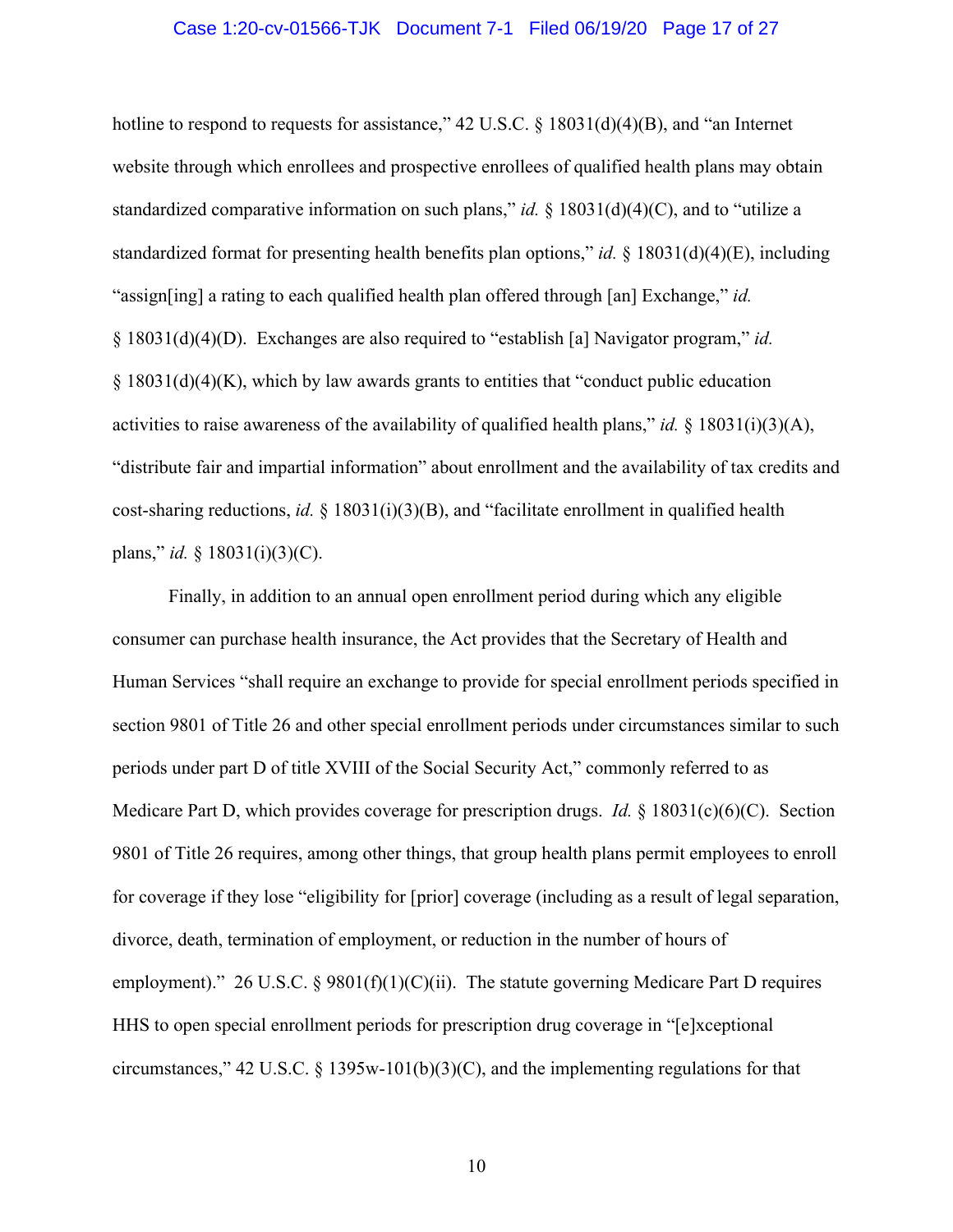#### Case 1:20-cv-01566-TJK Document 7-1 Filed 06/19/20 Page 18 of 27

provision also require special enrollment periods in a variety of circumstances, including during "exceptional circumstances as [the Centers for Medicare and Medicaid Services] may provide," 42 C.F.R. § 423.38(c)(8)(ii).

Consistent with the requirements for group health plans, the Department of Health and Human Services has promulgated regulations that require Exchanges to provide special enrollment periods for 60 days after certain "triggering events"—like losing coverage or gaining a dependent. *See* 45 C.F.R. § 155.420. And consistent with Medicare Part D, the HHS regulations provide that "the Exchange must allow a qualified individual . . . to enroll in or change from one [quality health plan] to another if" the qualified individual "demonstrates to the Exchange, in accordance with guidelines issued by HHS, that the individual meets other exceptional circumstances as the Exchange may provide." *Id.* § 155.420(d)(9). Examples of exceptional circumstances include "[a] natural disaster, such as an earthquake, massive flooding, or hurricane," which prevents individuals from enrolling. *Special Enrollment Periods for Complex Issues*, Healthcare.gov, https://perma.cc/9KMD-JZSJ. These special enrollment periods play a critical role in fulfilling Congress's goal of expanding coverage because they ensure that consumers will be able to purchase health insurance on the Exchanges when they need it the most.

Through all of these reforms, the Act has been wildly successful in ameliorating the immense public health problem caused by having so many Americans without adequate health insurance. As of 2016, approximately 12.7 million people had purchased plans on the state and federal Exchanges established by the Affordable Care Act. Namrata Uberio et al., U.S. Dep't of Health & Human Servs., *Health Insurance Coverage and the Affordable Care Act, 2010-2016*, at 8 (2016), https://perma.cc/9N44-6ERZ. And approximately 14.5 million more people began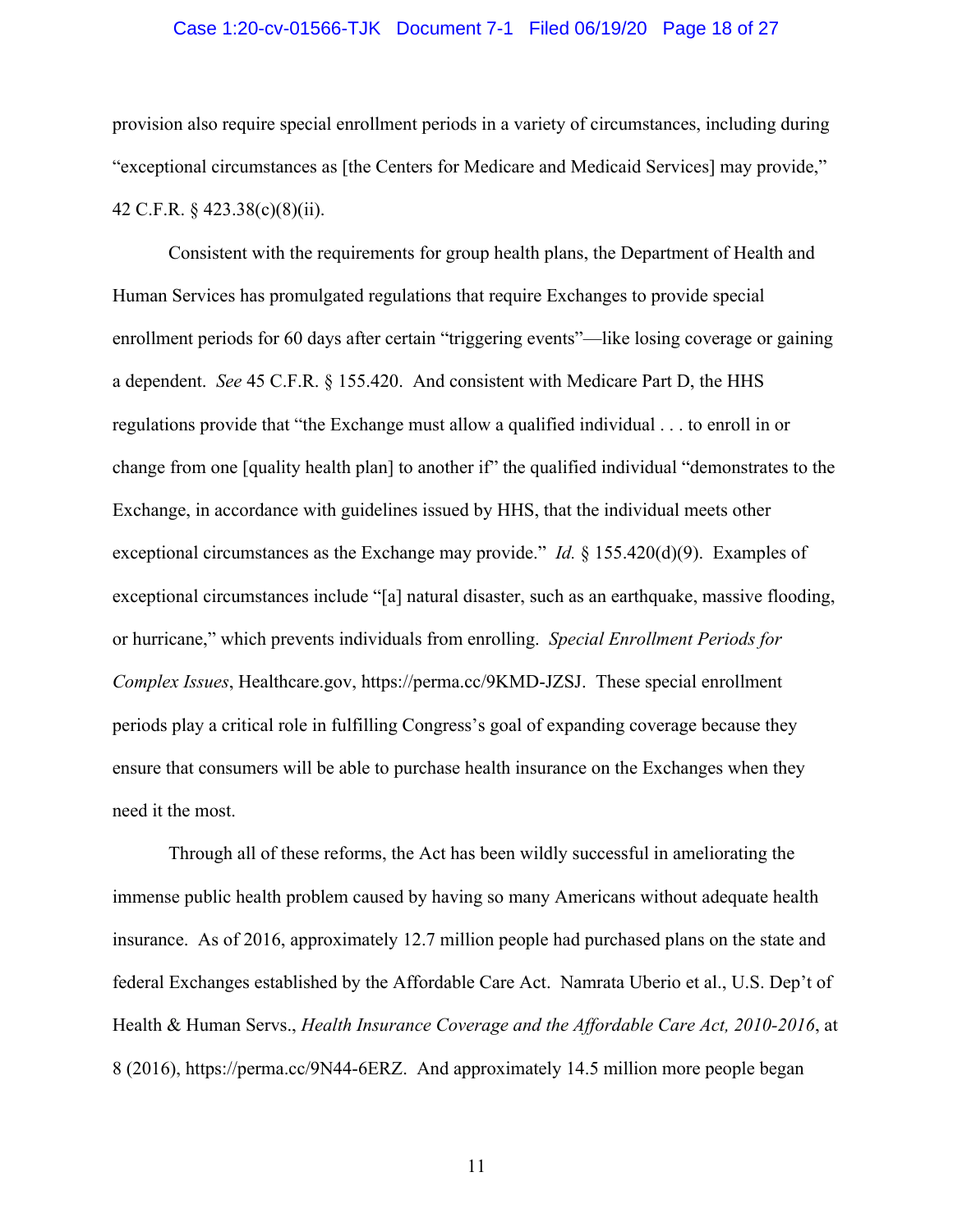#### Case 1:20-cv-01566-TJK Document 7-1 Filed 06/19/20 Page 19 of 27

receiving comprehensive benefits through Medicaid and the Children's Health Insurance Program. *Id.* Overall, there has been a net gain of more than 20 million Americans with health insurance coverage. *Id.* This gain spans many generational, ethnic, and racial groups, and has particularly benefited women, younger people, and Black and Hispanic individuals. *Id.* at 2.

### **C. The Administration's Refusal to Implement a Special Enrollment Period During the COVID-19 Pandemic Undermines the Affordable Care Act.**

Even though it is critically important that people be able to obtain health insurance in the midst of this global health crisis, and even though the Affordable Care Act and its implementing regulations specifically require the HHS Secretary to set up special enrollment periods in the face of "exceptional circumstances," this Administration has failed to implement a special enrollment period during the COVID-19 pandemic to ensure that people who do not currently have health insurance are able to obtain it. This decision undermines Congress's plan in passing the Affordable Care Act and is part and parcel of this Administration's long-running effort to undermine that law.

**1.** The Administration's refusal to implement a Special Enrollment Period during the COVID-19 pandemic undermines the Exchanges. According to one estimate, "nearly 27 million people could potentially lose [employer-sponsored insurance] and become uninsured following job loss" as a result of the pandemic. Rachel Garfield et al., *Eligibility for ACA Health Coverage Following Job Loss*, Kaiser Fam. Found. (May 13, 2020), https://perma.cc/Q638-LVE4.

Uninsured individuals are less likely to seek care and are more likely to face significant barriers to testing for COVID-19. *See* Compl. ¶ 74. Although some individuals who lose coverage might be eligible for a special enrollment period based on individualized triggering events, proving eligibility often involves a time-consuming process of documentation within a short timeframe that many consumers might find difficult to accomplish during the pandemic.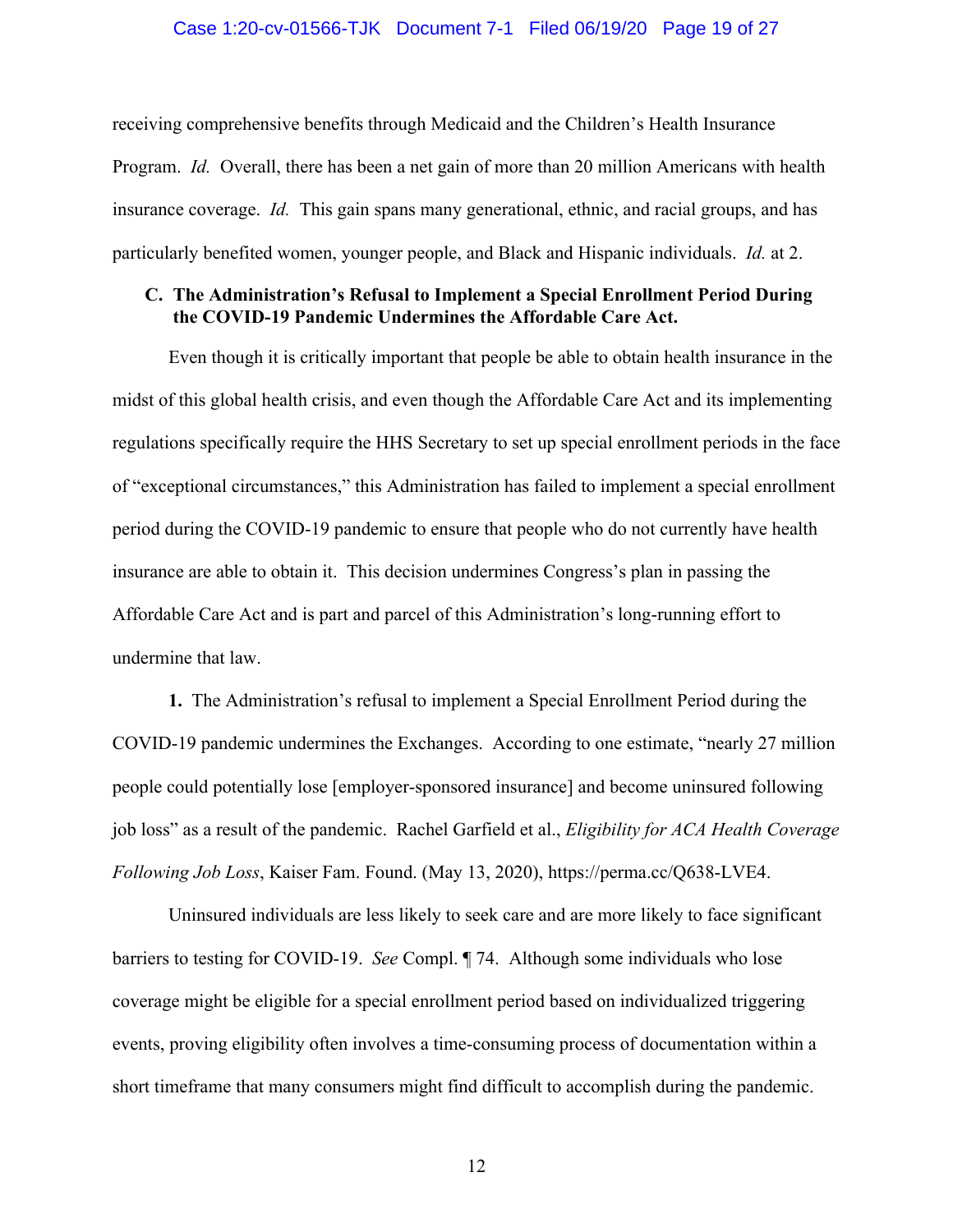#### Case 1:20-cv-01566-TJK Document 7-1 Filed 06/19/20 Page 20 of 27

*See* Lydia Wheeler, *Newly Unemployed Scramble to Enroll in Obamacare in Time*, Bloomberg Law (Apr. 10, 2020), https://perma.cc/VV4P-J2S4. Indeed, with most employers shutting down in-person operations, and with libraries and other government buildings closed, even printing the documents necessary to prove eligibility for existing special enrollment periods might be nearly impossible for many consumers. Moreover, existing special enrollment periods would not cover "individuals who never had insurance coverage as part of their employment; individuals who had atypical employment circumstances . . . ; or individuals who simply wish to obtain insurance coverage in response to a once-in-a-generation pandemic." Compl. ¶ 89. Finally, "announcing an emergency [special enrollment period (SEP)] would help raise awareness of the availability of coverage through HealthCare.gov among important groups, including for those who might already be eligible for an SEP but unaware of their options." Katie Keith, *CMS Could Do More in Light of the Coronavirus Crisis*, Health Aff. (Mar. 25, 2020), https://perma.cc/N6KW-HQ6S.

In short, a blanket special enrollment period at this unprecedented time is critical to ensure that all consumers without coverage are able, consistent with Congress's plan, to purchase affordable health insurance on the Exchanges at a time when having quality, affordable insurance is more important than ever. *See* Letter from Sen. Christopher S. Murphy, et al., to Alex M. Azar II, HHS Sec'y (Apr. 7, 2020), https://perma.cc/X6RT-PLZC ("Opening up the ACA marketplace would provide an easy pathway to coverage for those who under previous circumstances may have decided to forego health insurance or purchase a substandard, junk insurance plan, but now in a global pandemic are in vital need of comprehensive coverage to protect themselves, their families, and our broader community."). Understanding that reality, 12 out of the 13 *state* Exchanges announced special enrollment periods for all consumers during the pandemic, a move that has been projected to lead to 237,000 people purchasing health insurance.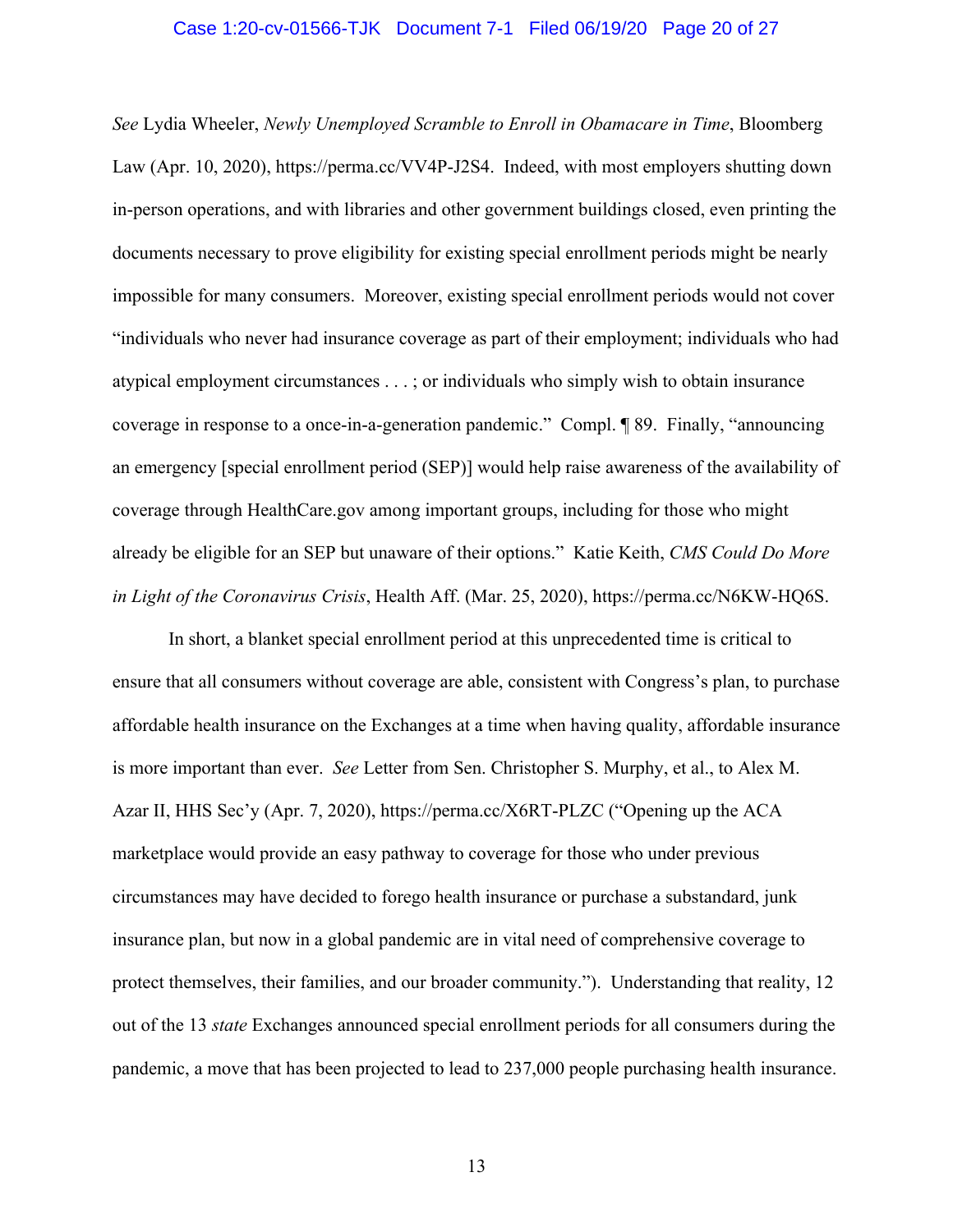#### Case 1:20-cv-01566-TJK Document 7-1 Filed 06/19/20 Page 21 of 27

*See* Charles Gaba, *UPDATE: 1.8 - 2.4 Million More Americans Would Likely #GetCovered if HealthCare.Gov Launched #COVID19 SEP*, ACASignups.net: Charles Gaba's Blog (Apr. 14, 2020), https://perma.cc/YD4R-TTEZ. Moreover, the President himself has declared a national emergency, *Proclamation 9994, Declaring a National Emergency Concerning the Novel Coronavirus Disease (COVID-19) Outbreak*, 85 Fed. Reg. 15,337, 15,337 (Mar. 13, 2020), and the HHS Secretary has formally declared that a "public health emergency exists," *Determination that a Public Health Emergency Exists*, Pub. Health Emergency (Jan. 31, 2020), https://perma.cc/7ZJV-KKN7. Despite all this, however, this Administration has chosen not to open a special enrollment period for federal Exchanges, even though there can be no question that the pandemic constitutes an exceptional circumstance.

The Administration has taken other actions to ensure that Americans are able to access insurance and health care during this pandemic, which further calls into question the decision not to open a special enrollment period. For instance, the Internal Revenue Service and the Employee Benefits Security Administration extended deadlines for enrolling in group health plans and COBRA continuation coverage until 60 days after the end of the pandemic, citing the need to "take steps to minimize the possibility of individuals losing benefits because of a failure to comply with certain pre-established timeframes." *Extension of Certain Timeframes for Employee Benefit Plans, Participants, and Beneficiaries Affected by the COVID-19 Outbreak*, 85 Fed. Reg. 26,351, 26,352 (May 4, 2020). Similarly, the Centers for Medicare and Medicaid Services (CMS) has announced that it would interpret "the exceptional conditions Special Enrollment Period (SEP)" for Medicare Advantage and Medicare Part D to apply to "beneficiaries who were eligible for—but unable to make—an election because they were affected by the COVID-19 pandemic." Memorandum from Jerry Mulcahy, Medicare Enrollment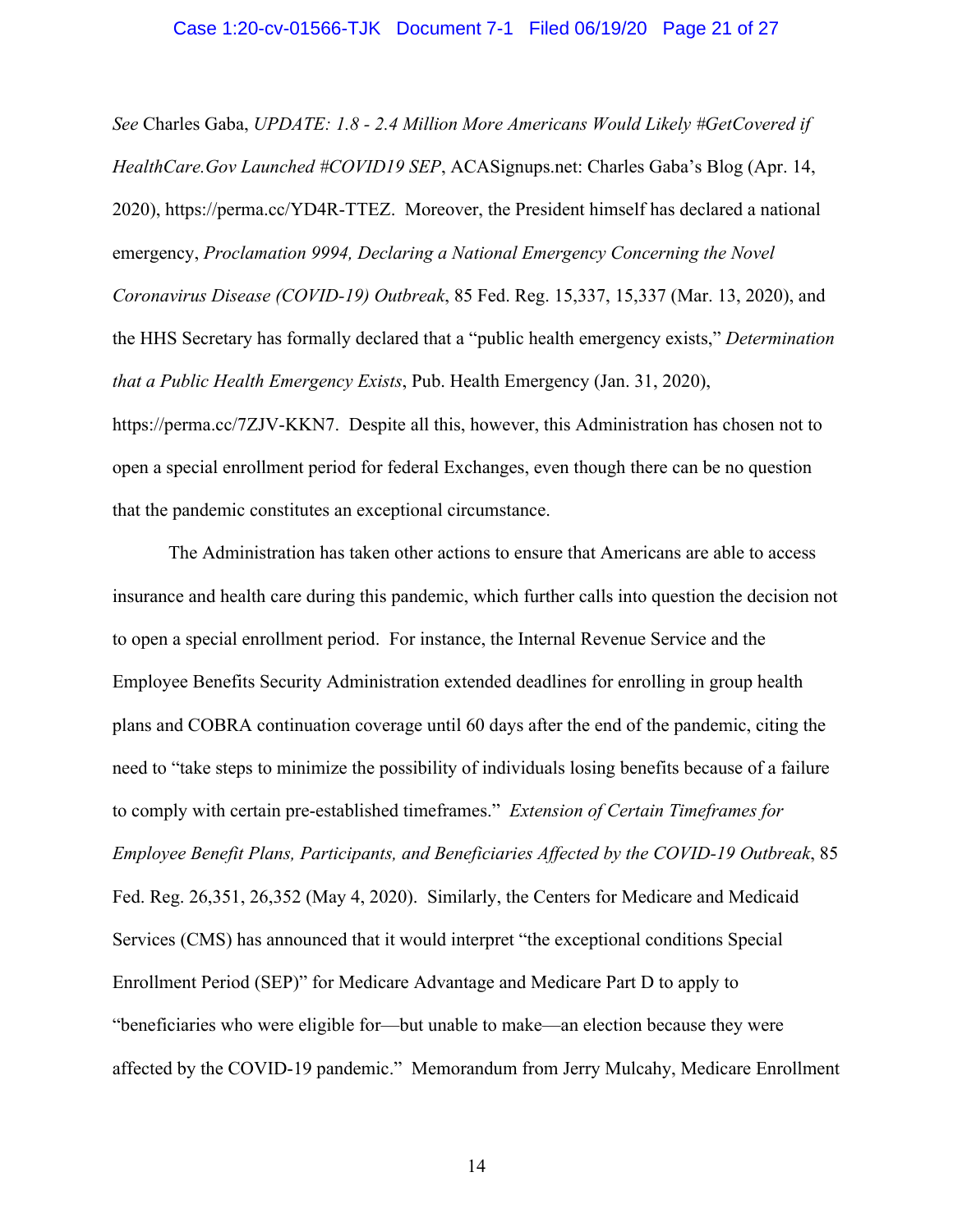#### Case 1:20-cv-01566-TJK Document 7-1 Filed 06/19/20 Page 22 of 27

& Appeals Group Dir., to All Medicare Advantage Organizations, Part D Sponsors, and Medicare-Medicaid Plans (May 5, 2020), https://perma.cc/SE3U-CAYQ.

Despite taking appropriate action in other areas, however, the Administration has not opened a special enrollment period for federal Exchanges, and it has offered no sufficient reason for its failure to do so. To the contrary, public reporting suggests that the decision may have been political. Until March, officials at the Centers for Medicare and Medicaid Services had planned to announce a special enrollment period. *See, e.g.*, Susannah Luthi, *Trump Rejects Obamacare Special Enrollment Period Amid Pandemic*, Politico (Mar. 31, 2020),

https://perma.cc/58C6-Q377. However, it has been reported that the President in the end refused to allow a special enrollment period for "purely ideological" reasons: his desire to undermine the Affordable Care Act. Adam Cancryn et al., *How Trump Surprised His Own Team by Ruling Out Obamacare*, Politico (Apr. 3, 2020), https://perma.cc/Q76W-ULN4. The decision "shocked the health care industry, triggered widespread criticism and prompted a scramble within the administration to find a new way to care for the growing population left exposed to the pandemic." *Id.*

**2**. The Administration's refusal to open a special enrollment period during this pandemic is just another example in a long list of efforts to thwart the Exchanges. For instance, in 2018, CMS promulgated a final rule that makes it harder for individuals to purchase insurance on the Exchanges. *See HHS Notice of Benefit and Payment Parameters for 2019*, 83 Fed. Reg. 16,930 (Apr. 17, 2018). The rule discontinued the requirement that Exchanges provide "standardized options" for health care plans, which help consumers understand the different levels of coverage and compare different plans within each level. *Id.* at 16,974-75. This change was promulgated despite the Department of Health and Human Services' own prior findings that "[a]n excessive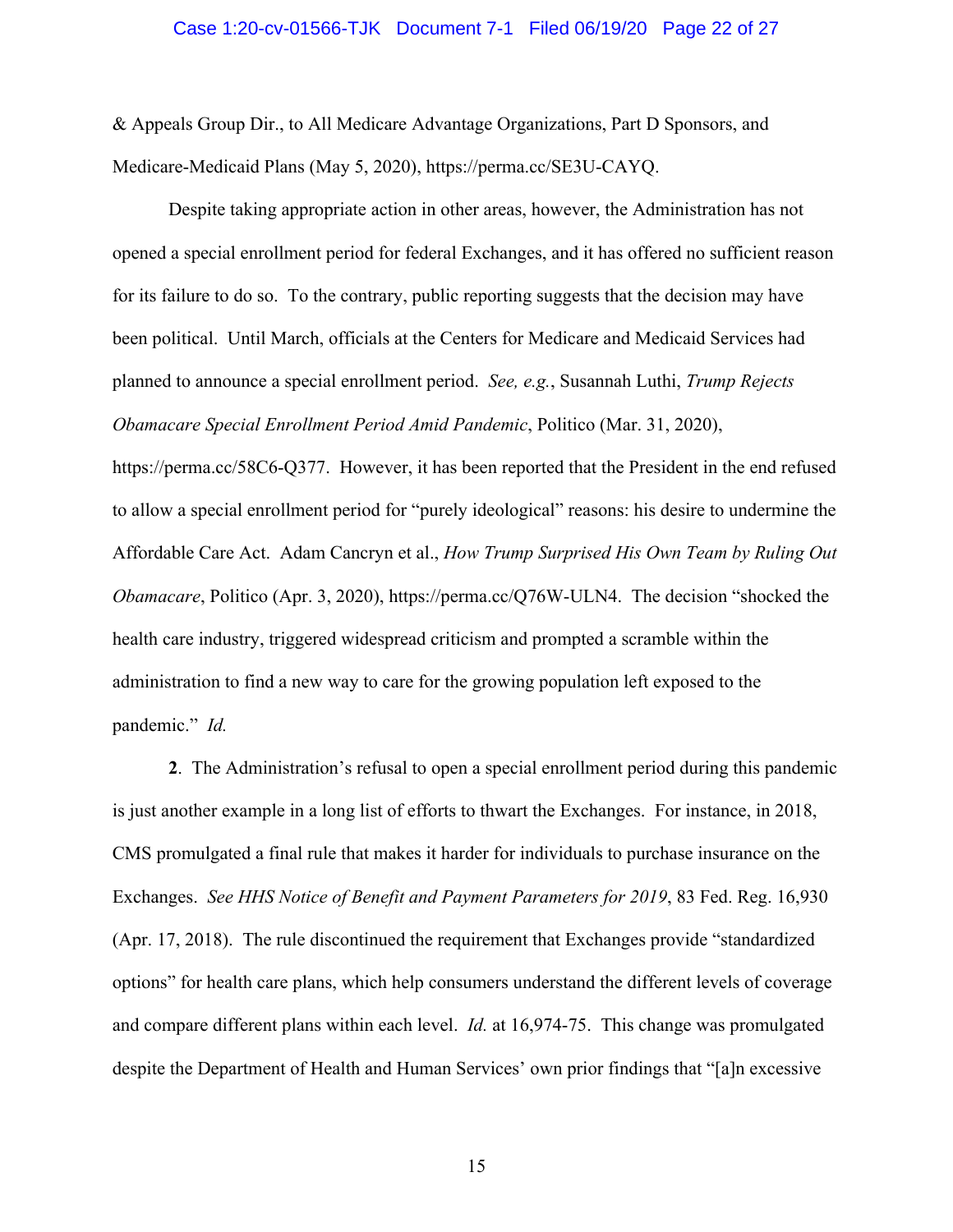#### Case 1:20-cv-01566-TJK Document 7-1 Filed 06/19/20 Page 23 of 27

number of health plan options makes consumers less likely to make any plan selection, more likely to make a selection that does not match their health needs, and more likely to make a selection that leaves them less satisfied." *HHS Notice of Benefit and Payment Parameters for 2017*, 80 Fed. Reg. 75,488, 75,542 (Dec. 2, 2015) (proposed rule).

This same rule also eliminated the requirement that Navigators have physical presences in the areas they serve. *See* 83 Fed. Reg. at 16,979-81. This change reduced the effectiveness of the Navigator program. The requirement was previously imposed "so that face-to-face assistance would be provided to applicants and enrollees." *Exchange and Insurance Market Standards for 2015 and Beyond*, 79 Fed. Reg. 15,808, 15,832 (Mar. 21, 2014). Indeed, numerous studies have found that in-person assistance can make a big difference in improving rates of enrollment.7

The Administration has also sought to undermine the Affordable Care Act by diverting consumers, especially younger and healthier consumers, away from the Exchanges through its rule governing short-term, limited duration insurance (STLDI). *See Short-Term, Limited-Duration Insurance*, 83 Fed. Reg. 38,212 (Aug. 3, 2018). STLDI plans are a type of health insurance designed to fill temporary gaps in coverage, but these plans are not required to comply with key ACA protections, like the prohibition on discrimination based on preexisting conditions and the requirement that policies cover essential health benefits.

Notwithstanding those significant shortcomings, the Administration promulgated a rule that allows consumers to purchase STLDI plans that last just short of an entire year—the length

<sup>7</sup> *See, e.g.*, Adrian Garcia Mosqueira & Benjamin D. Sommers, *Better Outreach Critical to ACA Enrollment, Particularly for Latinos*, Commonwealth Fund (Jan. 14, 2016), https://perma.cc/SD7X-RVZB; Jennifer Tolbert et al., Kaiser Fam. Found., *Connecting Consumers to Coverage: Lessons Learned from Assisters for Successful Outreach and Enrollment* 2 (2014), https://perma.cc/AD48-NFES.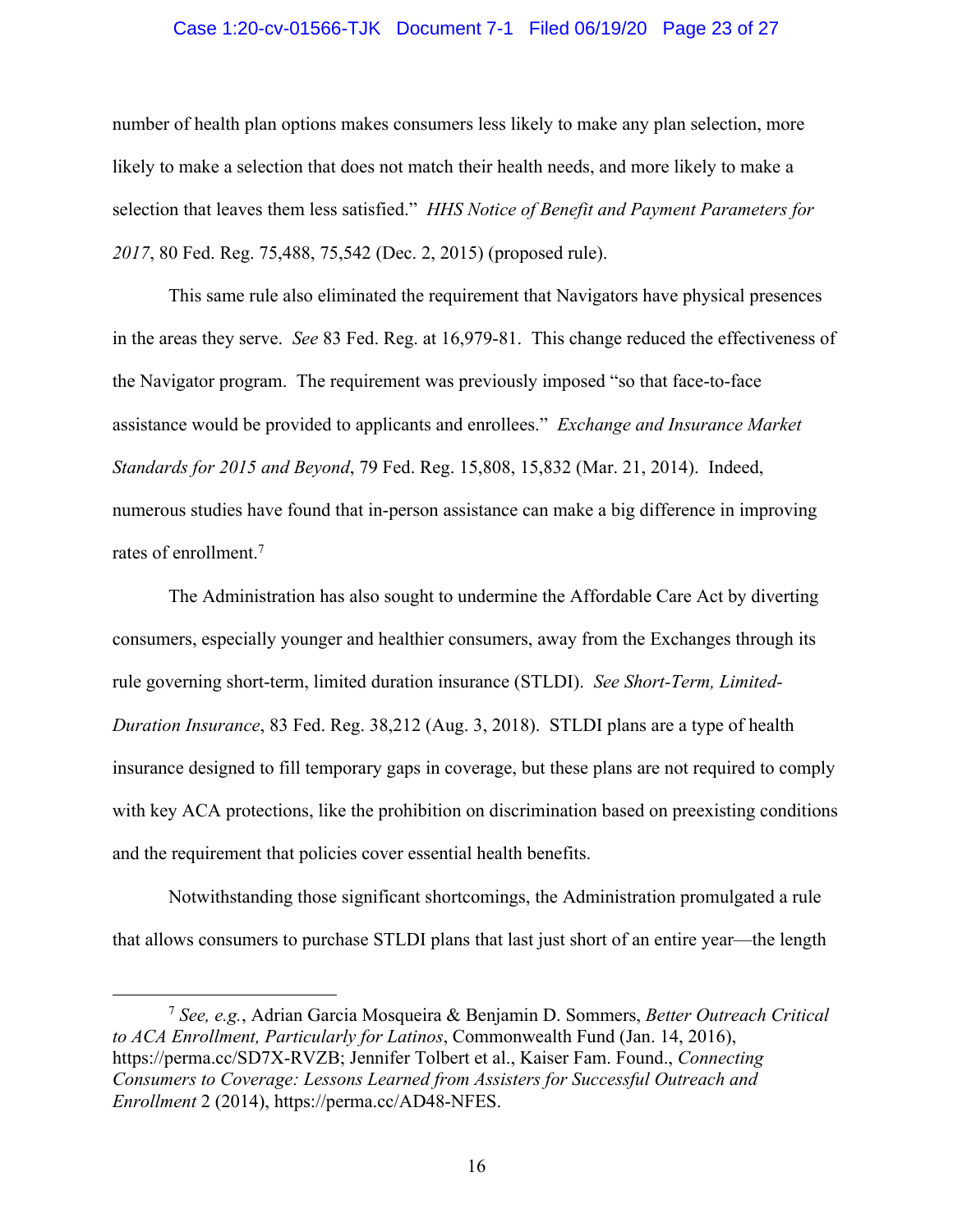#### Case 1:20-cv-01566-TJK Document 7-1 Filed 06/19/20 Page 24 of 27

of most comprehensive health insurance policies—and that can be renewed for up to three years. *Id.* at 38,214-15. By encouraging consumers to buy STLDI plans outside the Exchanges, the rule undermines the Exchanges, which depend on unified risk pools so that insurers cover a pool of patients robust enough to enable the insurers to provide coverage on a nondiscriminatory basis without charging patients untenable premiums.

The Administration has also taken steps to reduce the number of people who sign up for health insurance on the Exchanges during open enrollment periods—the annual timeframe during which any qualified consumer can enroll in coverage. The Administration has reduced the length of the open enrollment period from 3 months to 1.5 months, *Market Stabilization*, 82 Fed. Reg. 18,346, 18,353-55 (Apr. 18, 2017); *see* 45 C.F.R. § 155.410(e), which will reduce the number of enrollees.<sup>8</sup> The Administration has also drastically reduced funding for advertisements to educate consumers about the Exchanges and their insurance options. As Congressional hearings have made clear, advertising is critical to successfully enrolling a broad base of consumers,<sup>9</sup> which keeps costs low. Indeed, "insurers increased premiums due to the Trump Administration's decision to decrease spending on marketplace advertising and consumer

<sup>8</sup> *See, e.g.*, Paul R. Shafer et al., *Television Advertising and Health Insurance Marketplace Consumer Engagement in Kentucky: A Natural Experiment*, 20 J. Med. Internet Res. \*1, \*7 (2018) (finding that "shortening the open enrollment period from 90 to 45 days ... could have further negative consequences [for ACA enrollment]," particularly as the new period is dominated by the Thanksgiving week, which sees "large drops in [enrollment] activity").

<sup>9</sup> *Congressional Oversight Hearing on the Impact of the Administration's Policies Affecting the Affordable Care Act: Testimony Submitted to the H. Appropriations Subcomm. on Labor, Health, & Human Servs.* (Feb. 6, 2019), https://perma.cc/H46S-QUVU (prepared statement of Joshua Peck, Co-founder, Get America Covered); *see id.* at 5 (noting that when the Trump Administration cut outreach and advertising during the final week of the 2016-17 open enrollment period, approximately 500,000 fewer people enrolled on the Exchanges).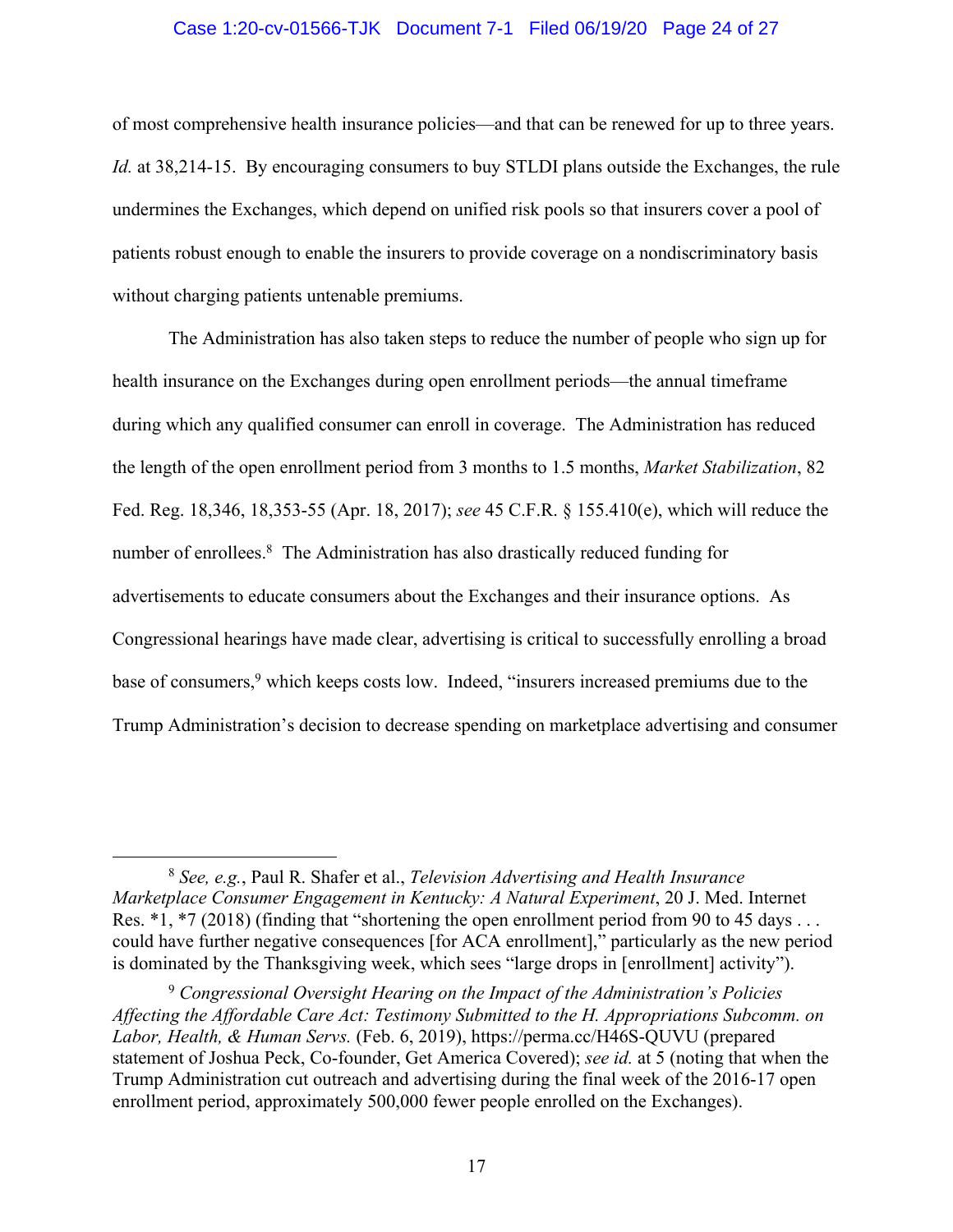#### Case 1:20-cv-01566-TJK Document 7-1 Filed 06/19/20 Page 25 of 27

assistance."10 Moreover, the Administration has failed to set numeric enrollment targets for 2018 and 2019. The Government Accountability Office found that "the lack of numeric enrollment targets for HHS to evaluate its performance with respect to the open enrollment period hamper[ed] the agency's ability to make informed decisions about its resources." U.S. Gov't Accountability Office, GAO-18-565, *Health Insurance Exchanges: HHS Should Enhance Its Oversight of Open Enrollment Performance* 37 (July 24, 2018).

On top of that, the Administration has cut funding for Navigators that assist individuals with purchasing insurance on the Exchanges, which has resulted in many Navigator organizations declining their awards and withdrawing from the program. *Id.* at 30. As numerous studies have pointed out, Navigator programs and similar application assistance initiatives are central to encouraging enrollment for low-income adults, and their reduction will have detrimental effects on overall enrollment and equity.<sup>11</sup> Overall, were it not for the Administration's myriad efforts to undermine the ACA, an estimated 1.26 million more people would have purchased health insurance on the Exchanges. *See* Charles Gaba & Emily Gee, *How Trump's Policies Have Hurt ACA Marketplace Enrollment*, Ctr. for Am. Progress (Apr. 16, 2020), https://perma.cc/SFN6-ZFHT.

<sup>10</sup> *Legislative Hearing "Examining Threats to Workers with Preexisting Conditions," Before the H. Educ. & Labor Comm.* 11 (Feb. 6, 2019), https://perma.cc/9YLK-A6LB (prepared statement of Sabrina Corlette, Research Professor, Georgetown University's Center on Health Insurance Reforms).

<sup>11</sup> *See* Benjamin D. Sommers et al., *The Impact of State Policies on ACA Applications and Enrollment Among Low-Income Adults in Arkansas, Kentucky, and Texas*, 34 Health Aff. 1010, 1015, 1013 (2015) (finding that, for low-income adults, "[t]he strongest predictor of completing the application process was receiving help with enrollment from a navigator or application assister," as it increased enrollment "from 84.9 percent to 93.1 percent"); Kate Heyer et al., RAND Corp., *Assessing the Role of State and Local Public Health in Outreach and Enrollment for Expanded Coverage: A Case Study on Boston and Massachusetts* 1, 4, 8 (2016) (eBook) (demonstrating that the navigator program was important for increasing enrollment in hard-to-reach and underserved communities).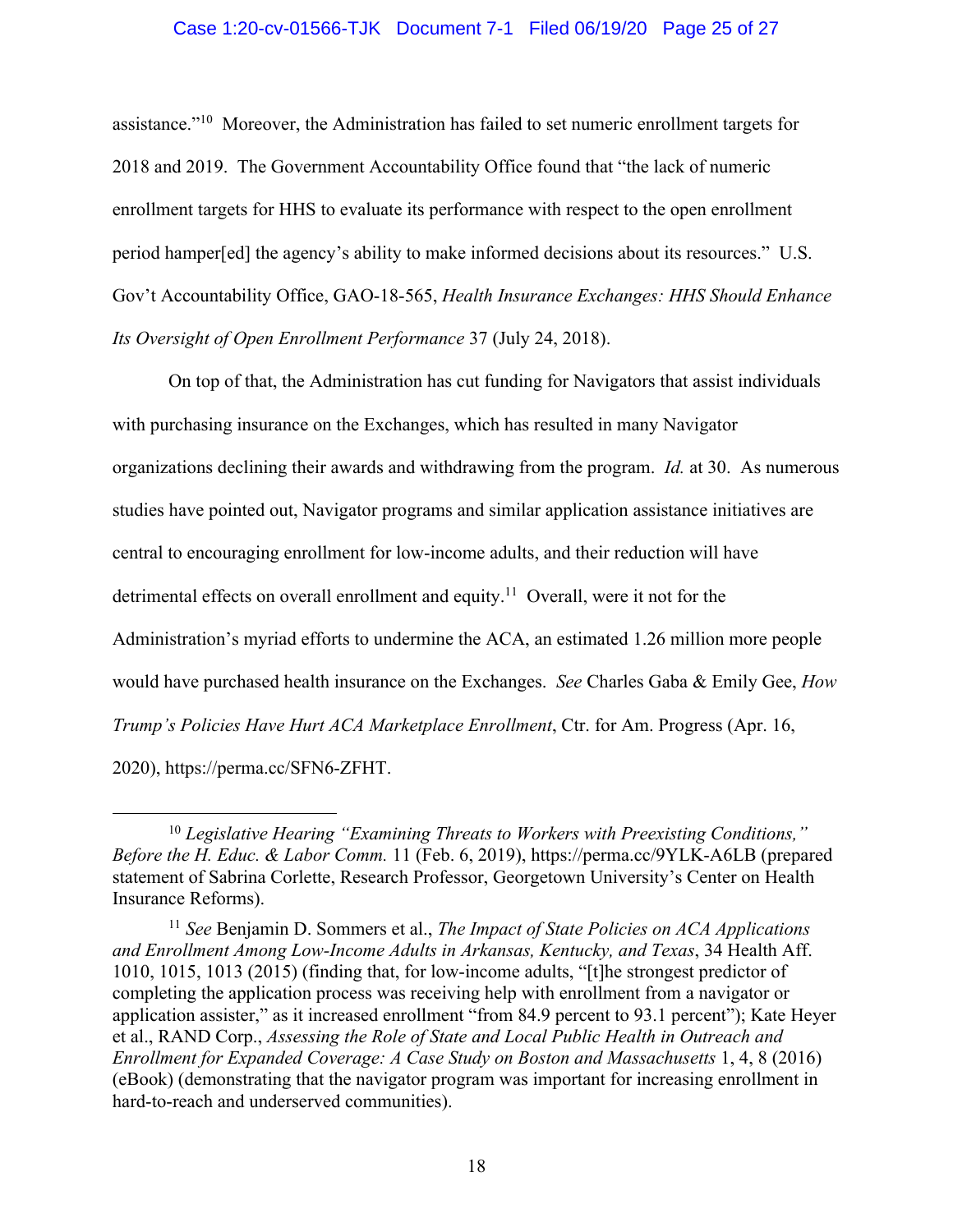\* \* \*

This Administration's failure to open a special enrollment period during the COVID-19 pandemic is just another example of the myriad ways this Administration has tried to make it more difficult for individuals who need health insurance to access it through the Exchanges, even though Congress passed the Affordable Care Act to accomplish the opposite goal. When Congress passed the Affordable Care Act, it recognized that systemic problems in the health insurance markets meant that many Americans were denied critically important health insurance, and it put in place reforms to fix that and ensure that Americans would have access to health insurance when they needed it most. Among other things, Congress wanted to ensure that Americans who were not provided insurance by their employer or through a government program could easily go on an Exchange and purchase the best insurance option for themselves and their families. The Trump Administration's refusal to implement a special enrollment period in the midst of this pandemic plainly undermines that goal.